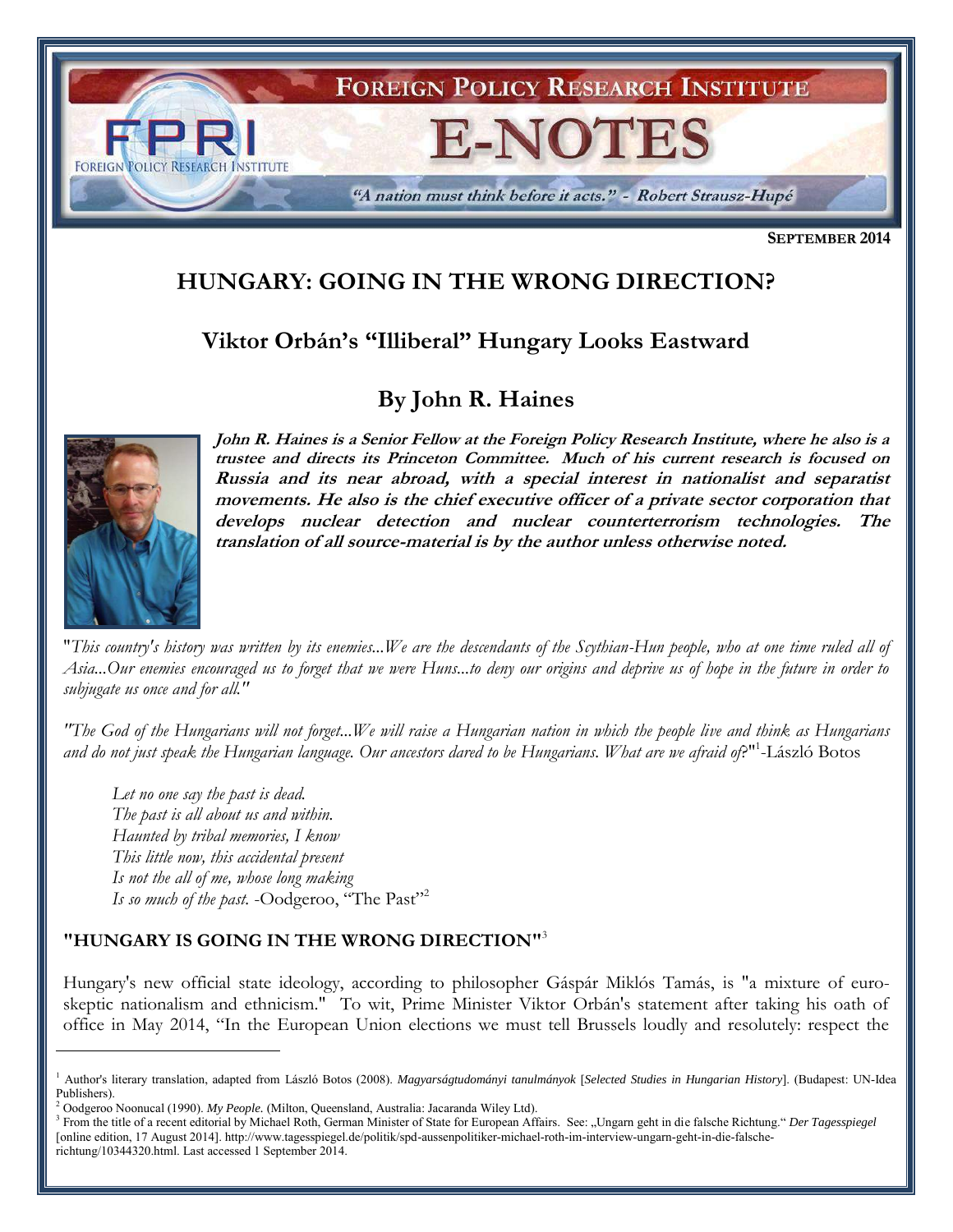Hungarians!"<sup>4</sup> Orbán's foreign policy was summarized recently as "maneuver[ing] between Brussels and Russia."<sup>5</sup> An August 2014 op-ed in the English language *The Moscow Times* put it more harshly:

"The wind is 'blowing from the East.' That's how Hungarian Prime Minister Viktor Orbán has described the recent swirl of Russian precedent and influence, the storm of ethnic chauvinism and anti-Brussels sentiment that begins in Moscow and whips low across the Ukrainian plains. This storm is currently sweeping across Donetsk, and if Orbán has his way, it's heading directly toward the EU. How the EU will handle this rapidly approaching reality remains anyone's guess."<sup>6</sup>

**The word "illiberal"** in the subtitle is taken from a 26 July 2014 speech by Prime Minister Viktor Orbán at Băile Tuşnad Hungarian: Tusnádfürdő), Romania, in which he stated, [T]he new state that we are building is an illiberal state, a non-liberal state. It does not deny foundational values of liberalism, as freedom, etc. But it does not make this ideology a central element of state organization but applies a specific, national, particular approach in its stead."[http://www.kormany.hu/en/theprime-minister/the-prime-minister-s-speeches/prime-minister-viktor-orban-s-speech-at-the-25thbalvanyos-summer-free-university-and-student-camp. Last accessed 30 August 2014] In response, Hungarian philosopher and former Alliance of Free Democrats [known by its acronym in Hungarian, SzDSz (Szabad Demokraták Szövetsége) MP Gáspár Miklós Tamás said "Orbán managed to write one of the blackest pages of the country's history." [http://budapestbeacon.com/politics/gaspar-miklos-tamas-democracy-has-ceased-to-exist-in-

hungary/. Last accessed 30 August 2014] During an interview with the journalist Eva Kocsis on Kossuth Rádió's "180 Minutes" program aired 15 August 2014, Orbán reiterated that "we should not think along the lines of the logic of a liberal democracy" and "we are openly admitting that we don't want to construct a liberal democracy," one result of which is that "There are many who would like to portray Hungary as a black sheep."

[http://www.miniszterelnok.hu/in\_english\_article/viktor\_orban\_on\_kossuth\_radio\_s\_180\_minutes \_programme. Last accessed 30 August 2014] Responding to Orbán's statements on Kossuth Rádió, Hungary's opposition center left E14-PM alliance accused him of repeating a preference for an illiberal state model that looks eastwards, and said Orbán "cannot be regarded as a legitimate, democratic head of government," [http://www.freehungary.hu/index.php/56-hirek/3172-e14-pmaccuses-pm-orban-of-repeating-a-preference-for-an-illiberal-state-model. Last accessed 30 August 2014]

The reference is to Orbán's November 2010 speech introducing his "Eastern Opening" policy, in which he said 'We are sailing under a Western flag, though an Eastern wind is blowing in the world economy."<sup>7</sup>

That Eastern wind can also blow cold on the Hungarian economy: in mid-August, Economy Minister Mihaly Varga urged a meeting of the Hungarian-Russian economic joint committee to discuss how "Hungarian-Russian economic relations could be kept alive."<sup>8</sup> This followed closely on the heels of a similar call by Hungary's State Secretary for Foreign Affairs Peter Szijjarto, and earlier ones by *Jobbik Magyarországért Mozgalom* ("Movement for a

<sup>4</sup> "Prime Minister Orbán's Speech to Supporters, May 10, 2014." http://theorangefiles.hu/prime-minister-orbans-speech-to-supporters-may-10-2014/. Last accessed 30 August 2014.

<sup>5</sup> *The Economist* [19 July 2014]. http://www.economist.com/news/europe/21607862-prime-minister-seeks-play-east-and-west-between-brussels-and-russia. Last accessed 30 August 2014. The quoted phrase is an allusion to a March 2011 speech by Orbán, during which he said "True to our oath, in 1848 we did not let Vienna dictate to us, just as we did not let Moscow dictate to us in either 1956 or 1990. And we will not let anybody dictate to us now either, from Brussels or anywhere else." [Hungarian: "Eskünkhöz híven nem tűrtük el 48-ban, hogy Bécsből diktáljanak nekünk, nem tűrtük el 56-ban és 1990-ben sem, hogy Moszkvából diktáljanak. Most sem hagyjuk, hogy Brüsszelből vagy bárhonnan bárki is diktáljon nekünk. "] See: http://index.hu/belfold/2011/03/18/az\_idus\_harom\_nagy\_tanulsaga/. Last accessed 30 August 2014.

<sup>6</sup> Casey Michel (2014). "Hungary's Victor Orbán Walks in Putin's Footsteps." *The Moscow Times* [online edition, 5 August 2014].

http://www.themoscowtimes.com/opinion/article/hungarys-viktor-orban-walks-in-putins-footsteps/504632.html. Last accessed 30 August 2014.

<sup>7</sup> The sentence reads in the original Hungarian: "Nyugati zászló alatt hajózunk, de keleti szél fúj a világgazdaságban*."* See: "Orbán: Keleti szél fúj." *Index.hu* [online edition, 5 November 2011]. http://index.hu/belfold/2010/11/05/orban\_keleti\_szel\_fuj/. Last accessed 30 August 2014.

<sup>8</sup> "Varga: Hungary Closely monitoring Russian Embargoes." *Hungary Matters* [online edition, 21 August 2014], p. 2.

http://mtva.hu/images/download/hungary\_matters/2014/afternoon/hm0821pm.pdf. Last accessed 31 August 2014.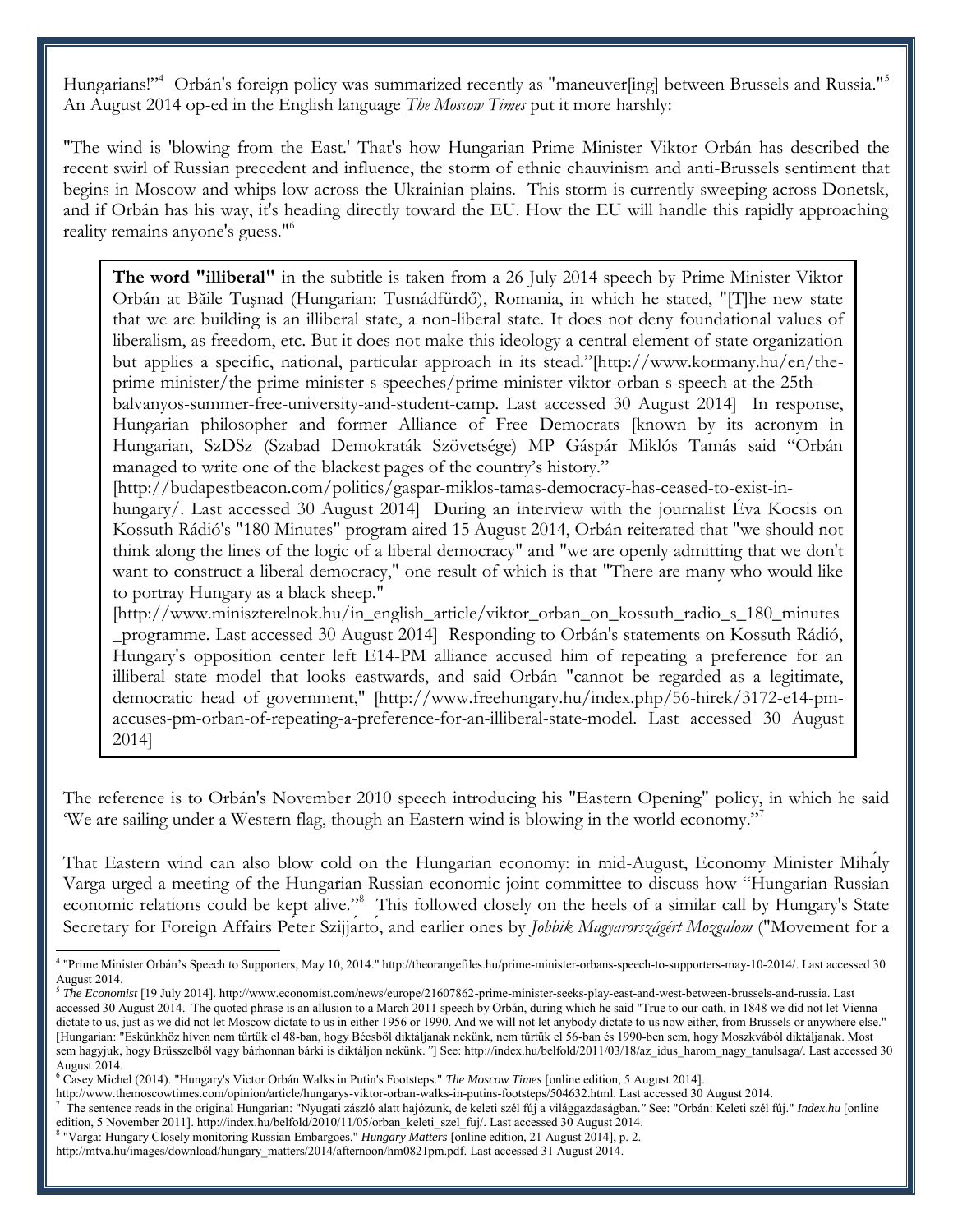Better Hungary"), an ethno-nationalist political movement. Jobbik's deputy head of parliament's foreign affairs committee Marton Gyöngyösi, who called on the Orbán government to request compensation from Brussels and to initiate direct talks with Russia.<sup>9</sup> The Hungarian Chamber of Commerce and Industry made a similar call for compensation from Brussels to offset losses incurred as a result of the sanctions.<sup>10</sup>

Total exports to Russia amounts to about €2.5 billion, and Varga estimated that Russia's one-year embargo on agricultural imports from EU states, Hungary included— an act described by Foreign Minister Tibor Navracsics as a "heavy, unilateral boycott"— was costing Hungary some €223,000 per day.<sup>11</sup> According to Varga, Hungary might "find mediators [sic] through which Hungarian goods could still reach Russia or Ukraine," but in any event, "it would be necessary to reconsider the entire policy of sanctions against Russia."<sup>12</sup> Russia quickly ruled out one "mediator": Hungarian-Russian joint ventures<sup>13</sup> operating in Hungary would not be exempt from Russia's import ban, which applies to the country of origin of the products, not the ownership of the venture producing them.<sup>14</sup> As to the EU sanctions, Orbán said earlier in the month, "We have shot ourselves in the foot" because the EU sanctions "hurt us more than Russia."<sup>15</sup> These concerns are more than rhetorical: Hungary's long-term contract for Russian gas, signed in 1996, expires in 2015.

# **THE "PEACOCK DANCE"**

Orbán describes his *pávatánc* ("peacock dance") as careful choreography "in which elements of agreement, consensus, defiance and resistance need to be mixed, in a very complicated string of tactical actions" to feign eagerness and fool a negotiating partner. Orbán appears to behave according to agreed-upon rules in order to avoid outside interference, while in reality, he acts solely according to his own interest. "These movements," Orbán explained, "belong to the art of politics."

His *pávatánc* expresses a studied ambiguity about the West. He professes "It is a big question whether the West changed or whether we began to view it differently once we got there,"<sup>16</sup> and warns he will not sacrifice "the onethousand-year-old Hungary on the altar of some kind of European United States."<sup>17</sup> He asserts what Michael Roth called a *Lex Ungarn*: "I am among those who wanted a Hungarian, not an eastern, not a western, but a Hungarian country that stands on its own legs, travels its own path and turns on its own axis."<sup>18</sup> Orbán is quick to condition Hungary's "Western flag":

"Hungary is part of the Western alliance system, NATO and the European Union. There is no doubt about this, nor will there be during our administration. We are, however, members of these alliances and not hostages."<sup>19</sup>

<sup>9</sup> "Jobbik Wants Government to Ask Compensation from Brussels After Russia Embargo." *Hungary Matters* [online edition, 12 August 2014]. http://mtva.hu/images/download/hungary\_matters/2014/morning/hm0812am.pdf. Last accessed 31 August 2014.

<sup>&</sup>lt;sup>0</sup> Hungarian: Magyar Kereskedelmi És Iparkamara (MKIK).

<sup>&</sup>lt;sup>11</sup> *Ibid.* Varga also argued for an increase in the EU's  $\epsilon$ 125 million emergency fund set up to compensate fruit and vegetable producers hit by the Russian embargo. See: *Napi Gazdaság* [21 August 2014], p. 2.

<sup>12</sup> "Varga: EU Response to Russia-Ukraine Conflict Impacts Hungary's Interests." *Hungary Matters* [online edition, 22 August 2014].

http://mtva.hu/images/download/hungary\_matters/2014/afternoon/hm0822pm.pdf. Last accessed 31 August 2014.

<sup>&</sup>lt;sup>13</sup> At an 11 September 2013 meeting of the Hungarian-Russian Joint Economic Committee in Budapest, Hungarian State Secretary for Foreign Affairs and External Economic Relations of the Prime Minister's Office Péter Szijjártó (who is also Government Commissioner for Hungarian-Russian Relations) and Russian Agriculture Minister Nikolai Fyodorov agreed that the agriculture ministries of the two countries would begin preparations for the establishment of joint enterprises in order to increase agricultural trade. See: http://emberijogok.kormany.hu/hungarian-russian-joint-economic-committee-decides-on-establishing-agricultural-joint-enterprises. Last accessed 31 August 2014.

<sup>&</sup>lt;sup>14</sup> "Hungarian-Russian JVs Not Exempt from Import Embargo." *Hungary Matters* [online edition, 26 August 2014].

http://mtva.hu/images/download/hungary\_matters/2014/morning/hm0826am.pdf. Last accessed 31 August 2014.

<sup>15</sup> "PM: Russia Sanctions Hurt National Interest." *Hungary Matters* [online edition, 15 August 2014].

http://mtva.hu/images/download/hungary\_matters/2014/afternoon/hm0815pm.pdf. Last accessed 31 August 2014.

<sup>&</sup>lt;sup>16</sup> "Prime Minister Orbán's Speech to National Assembly, May 10, 2014." http://theorangefiles.hu/prime-minister-orbans-speech-to-national-assembly-may-10-2014/. Last accessed 30 August 2014.

<sup>17</sup> *Ibid.*

<sup>18</sup> "Orbán: nehéz lesz, 'nem babazsúrra készülünk'." *hvz.hu* [online edition, 29 March 2010). http://hvg.hu/itthon/20100529\_orban\_nem\_babazsurra\_keszul. Last accessed 30 August 2014.

<sup>&</sup>lt;sup>19</sup> "Prime Minister Orbán's Speech to National Assembly, May 10, 2014." http://theorangefiles.hu/prime-minister-orbans-speech-to-national-assembly-may-10-2014/. Last accessed 30 August 2014.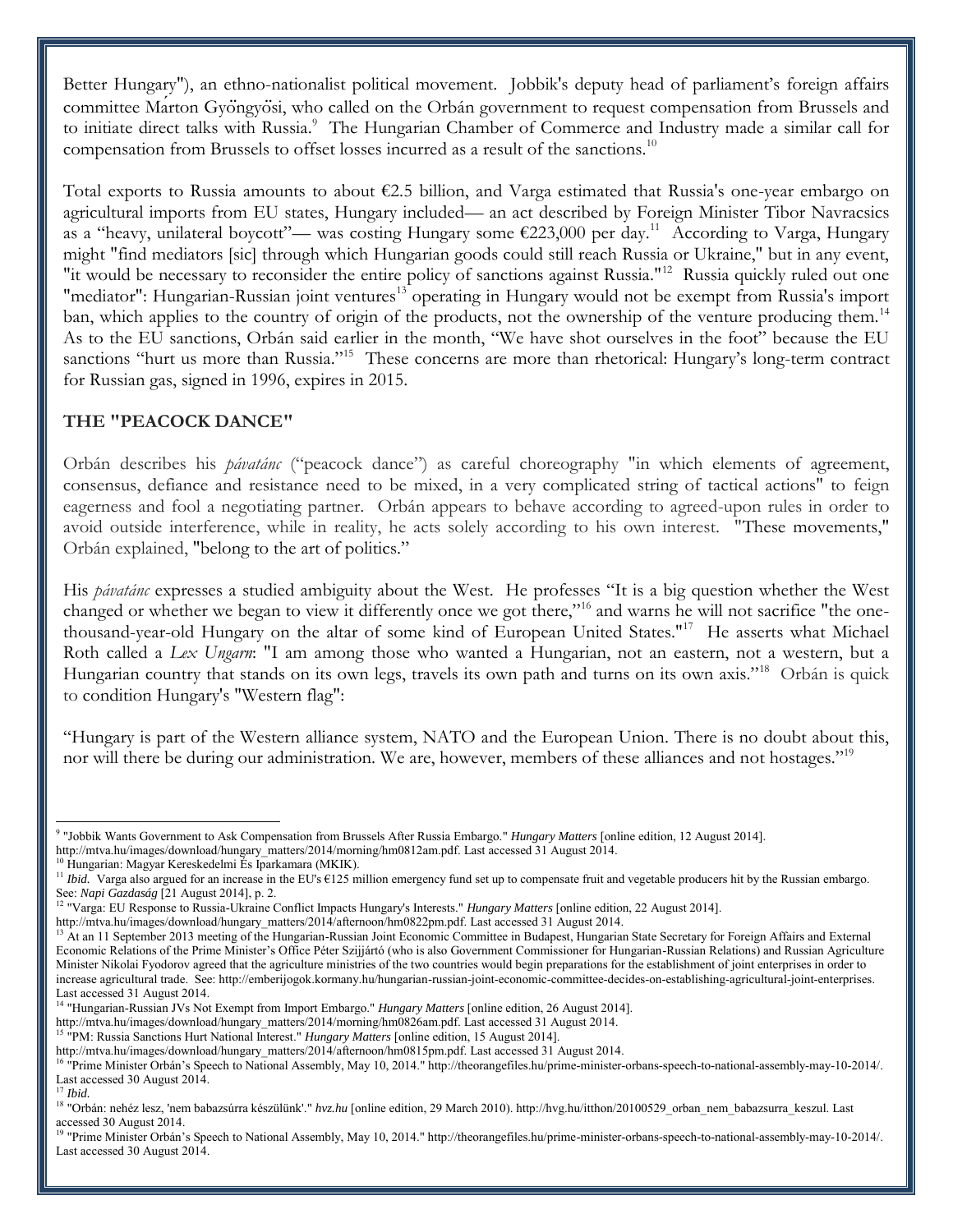And he is just as quick to praise Russia's Eurasian Economic Union: "Hungary considers this to be a positive global-economic development. We do not want to be excluded from this opportunity." However, as a recent headline proclaimed, "The Orbán doctrine has collapsed after three days"<sup>20</sup> with Russia's mid-August incursion into eastern Ukraine. So much for talk that "Hungary cannot stop at the edge of the carpet," described by one commentator as "a doctrine with no principles, just interests."

Orbán's footwork has been similarly clumsy regarding his "doctrine of illiberalism" articulated in the Tasnádürdő/Băile Tușnad speech. Some have defended Orbán by claiming that his meaning was purposefully misconstrued: what he intended, they say, was a critique of the "liberal" government he replaced in 2010, which among its many deficiencies did not recognize Hungarians living in the near-abroad as part of the greater Hungarian nation.<sup>21</sup> Recognizing, however, that "We must take the reaction of the international community into account because it may trigger actions the consequences of which are unfavorable" to Hungary, $^{22}$  another commentator concedes Orbán's choice of "illiberalism" (something he claims is "a Western construct"<sup>23</sup>) was "unfortunate," and suggests an alternative term, "national democracy" (*nemzeti demokrácia*),

Hungary's European neighbors are increasingly less charmed by Orbán-as-Terpsichore. In late August, Michael Roth and Tomáš Prouza of the German and Czech foreign ministries, respectively, cautioned Hungary that the European Community "is far more than a common market: it is a community of values" in which "our common values...weld us together."<sup>24</sup>

### **GREATER HUNGARY**

As Tamás Bauer observed a few years ago, such phrases as "We were, we are, and we shall be" create the conditions "to make irredentism the state religion."<sup>25</sup>



#### **Contemporary Map of an Imagined "Greater Hungary"**

Source**:** Nagy Magyarország http://domonyi.aries.hu/Nagy-Magyarorszag.html#.VBMRd5RdXTp

 $\overline{a}$ <sup>20</sup> "Három nap alatt összeomlott az Orbán-doktrína." *168 Óra* [online edition, 29 August 2014]. http://www.168ora.hu/itthon/harom-nap-alatt-osszeomlott-orbandoktrina-130302.html. Last accessed 1 September 2014. *168 Óra* (168 Hours) is a weekly newspaper published in Hungary.

<sup>21</sup> The quoted text reads in the original Hungarian: "nem védte meg Magyarországon a nemzeti vagyont, nem hozott létre nemzetközösséget, eladósította az embereket stb. Vagyis". See: Matild Torkos (2014). " A tusványosi szindróma: A Gyurcsány család ápolt Putyinnal szoros baráti kapcsolato." *Magyar Nemzet* [online edition, 4 August 2014]. http://mno.hu/jegyzet/a-tusvanyosi-szindroma-1240691. Last accessed 1 September 2014.

<sup>&</sup>lt;sup>22</sup> The quoted text reads in the original Hungarian: "Azért kell figyelembe venni a nemzetközi közvélemény reakcióját, mert annak következményei vannak, cselekvéseket indítanak el, amelyek számunkra nem feltétlenül kedvezőek." See: Fricz Tamás (2014). " Illiberális helyett inkább: közösségelvű és nemzeti demokrácia." *MNO* [online edition, 11 August 2014]. http://mno.hu/fricztamasblogja/illiberalis-helyett-inkabb-kozossegelvu-es-nemzeti-demokracia-1241777. Last accessed 1 September 2014.

<sup>&</sup>lt;sup>23</sup> Others, like Fidesz's "political philosopher" György Schöpflin, claim Orbán was referring to "economic liberalism" and that he used the term in contradistinction to to *liberalism*, which Schöpfli claims "seeks to coercively impose its ideals on the whole world."

<sup>&</sup>lt;sup>24</sup> The quoted text reads in the original German: "Doch die EU ist weit mehr als nur ein gemeinsamer Markt: Sie ist eine Wertegemeinschaft" and "Unsere gemeinsamen Werte dagegen schweißen uns zusammen." See: Michael Roth & Tomáš Prouza (2014). "Europa ist mehr als ein Markt." *Frankfurter Rundschau* [online edition, 28 August 2014]. http://www.fr-online.de/meinung/gasteric extension of contract text-ry. Europa ist incident ats ein markt, *rransparter Kundschaul* [on]<br><sup>25</sup> Quoted in Milan Jaroš (2010). "Trianger A Different View," V.

<sup>25</sup> Quoted in Milan Jaroň (2010). "Trianon: A Different View." *Hungarian Spectrum* [online edition, May 2010].

https://hungarianspectrum.wordpress.com/2010/05/page/2/. Last accessed 8 September 2014.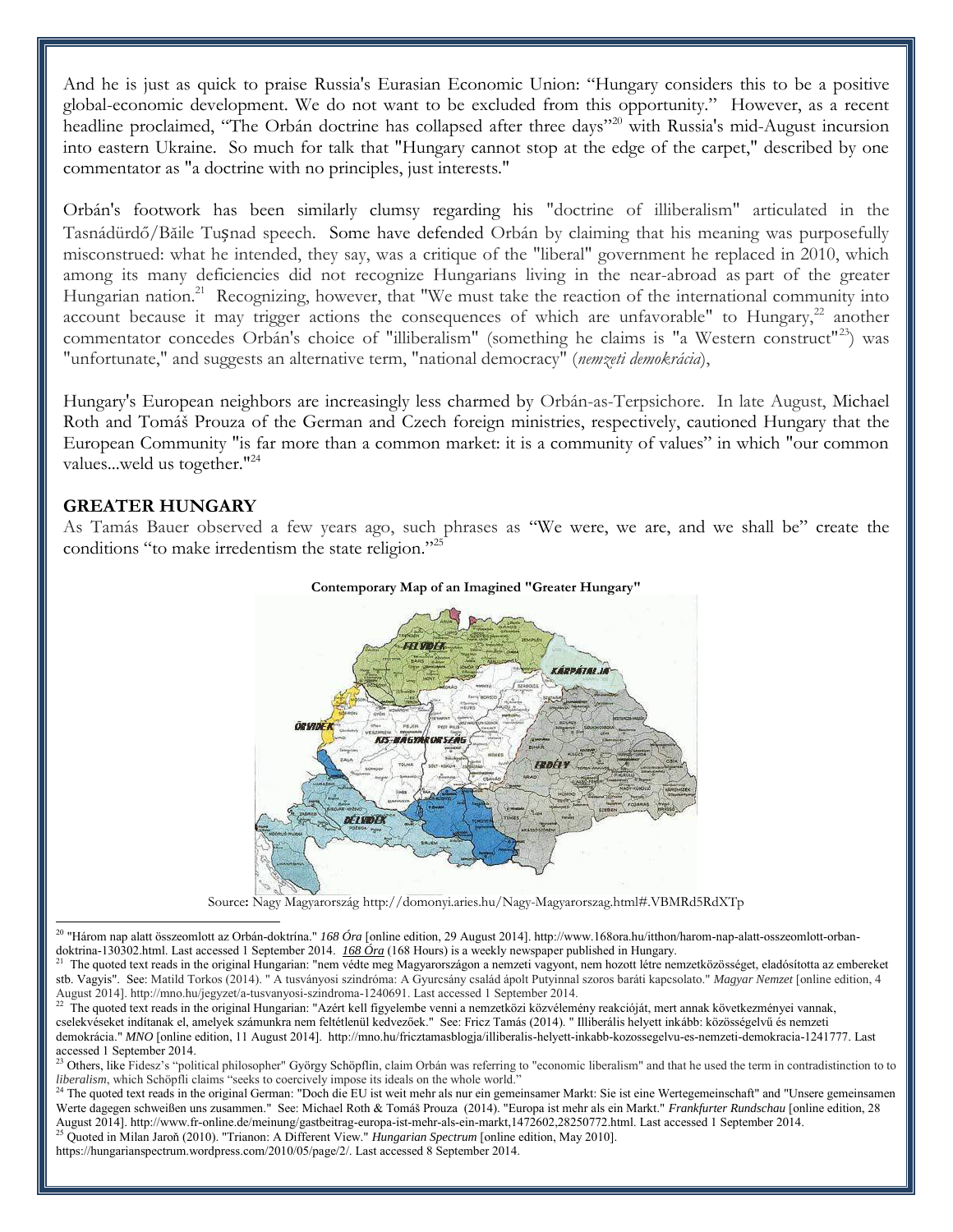The political rhetoric of *Magna Hungaria* (Hungarian: *Nagy Magyarország*) or "Greater Hungary" experienced a revival after the fall of the Hungarian People's Republic in October 1989. It conceptualizes Hungary as a homogenous ethnic nation, extending geographically to all ethnic Hungarians living in the Carpathian basin.<sup>26</sup> In the words of Hungary's first prime minister of the post-Communist period, Jozsef Antall, "in spirit he felt he was the prime minister not of ten, but of fifteen million Hungarians," a sentiment meant to "evoke the loss Hungarians experienced following the 1920 Treaty of Trianon."<sup>27</sup> Slovakia sees *Magna Hungaria* as a thinly disguised call for autonomy for Slovakia's Hungarian minority, intended to lead to southern Slovakia's annexation by Hungary, a perception common among Hungary's neighbors.<sup>28</sup>

Hungarian philosopher and political scientist János Kis wrote in 2002, "The Status Law is Fidesz's cherished child. If there is anything Orban and his colleagues did from conviction, this is it."<sup>29</sup> The statute entitled all Hungarianspeaking citizens in contiguous states<sup>30</sup> (except Austria) to specified legal preferences, and from the beginning was perceived as politically motivated and a security threat to Hungary's neighbors with large ethnic Hungarian populations.<sup>31</sup>

So, too, the 2010 Act on Dual Citizenship, which extended "preferential naturalization...to non-Hungarian citizen whose ascendant was a Hungarian citizen or whose origin from Hungary is probable, and whose Hungarian language knowledge is proved."<sup>32</sup> Among dual citizenship's many effects it changed the contour of the Hungarian electorate: according to Deputy Prime Minister Zsolt Semjen, some 610,000 ethnic Hungarians living abroad applied for Hungarian citizenship in the last three and a half years.

It also provoked a predictable backlash abroad. Slovak Prime Minister Robert Fico exclaimed "we have to defend ourselves," and Slovakia enacted its own Citizenship Act, revoking Slovak citizenship for anyone who acquire it of another state.<sup>33</sup> Lest anyone miss the point, Slovaks erected a Trianon memorial at the border town of Komarno (on the Elisabeth Bridge connecting Komárno and the Hungarian city of Komárom) on the occasion of the Treaty's 90th anniversary to "remind everyone, but especially the gentlemen from Hungary, that they are crossing the Slovak border and entering Slovak land that will forever belong to us."<sup>34</sup>

In late August, Deputy Prime Minister Zsolt Semjen asserted, "We are neither second-class citizens, nor a secondclass people," and declared that the Hungarian government "fully backs...all autonomy concepts developed by communities for their own survival."<sup>35</sup> Speculating on the political motivation of Semjen and others, Slovak MP and vice-chair of the political party *Most-HídIn*, <sup>36</sup> Zsolt Simon, said:

l

<sup>33</sup> Michaela Džomeková (2013). "Minorities: 'Dual citizenship ban is silly'." *The Slovak Spectator* [online edition, 28 October 2013].

<sup>&</sup>lt;sup>26</sup> Dagmar Kusá, Arnold Kiss, & Veronika Klempová (2014). "Use of Collective Memory in Political Discourse: Slovakia-Hungary Citizenship Dispute." Paper prepared for the Third Euroacademia International Conference on Re-Inventing Eastern Europe (Berlin, 28–29 March 2014), p. 3. http://euroacademia.eu/wordpress/wp-

content/uploads/2014/03/Dagmar\_Kusa\_and\_Veronika\_Klempova\_and\_Arnold\_Kiss\_Use\_of\_Collective\_Memory\_in\_Political\_Discourse-Slovakia-Hungary Citizenship Dispute1.pdf. Last accessed 2 September 2014.

<sup>&</sup>lt;sup>27</sup> Tünde Puskás (2009). "We Belong to Them": Narratives of Belonging, Homeland and nationhood in Territorial and Non-territorial Minority Settings. (Brussels: P.I.E. Peter Lang S.A.), pp. 81-82.

<sup>&</sup>lt;sup>28</sup> Virtually all ethnic Hungarian Slovakians live in southern Slovakia along the border with Hungary, the population of which is  $61.2$  percent ethnic Hungarian. http://www.slovakia.org/society-hungary2.htm. Last accessed 2 September 2014. This territory was occupied by Hungary in March 1939.

<sup>&</sup>lt;sup>29</sup> János Kis (2002). "The Status Law: Hungary at the Crossroads." *Beszélő* (March 2002). http://src-h.slav.hokudai.ac.jp/coe21/publish/no4\_ses/chapter06.pdf. Last accessed 1 September 2014.

<sup>30</sup> Romania, Slovakia, Ukraine, Serbia, Croatia and Slovenia.

 $31$  Kusá, et al. (2014), p. 9.

<sup>32</sup> http://eudo-citizenship.eu/docs/CountryReports/recentChanges/Hungary.pdf. Last accessed 2 September 2014.

http://spectator.sme.sk/articles/view/51823/2/minorities\_dual\_citizenship\_ban\_is\_silly.html. Last accessed 2 September 2014.

<sup>&</sup>lt;sup>34</sup> Patrik Babjak, (2010). "V Komárne zničili pamätník Trianonu." Webnoviny.sk [online edition, 12 June 2010]. http://www.webnoviny.sk/slovensko/clanok/158961-vkomarne-znicili-pamatnik-trianonu/. Last accessed 2 September 2014. The quoted text reads in the original Slovak: "pripomínať všetkým, ale najmä pánom z Maďarska, že tu prechádzajú cez hranice a vstupujú na slovenskú zem, ktorá bude naveky naša". The monument was placed on the Elisabeth Bridge on 4 June 2012; on 12 June, police reported that an unknown person had destroyed it with a hammer.

<sup>&</sup>lt;sup>35</sup> "Semjén: Government Backs Ethnic Kin's Autonomy Endeavours." *Hungary Matters* [online edition, 26 August 2014].

http://mtva.hu/images/download/hungary\_matters/2014/morning/hm0826am.pdf. Last accessed 31 August 2014.

<sup>&</sup>lt;sup>36</sup> The name combines the word for "bridge" in Slovak and Hungarian, respectively.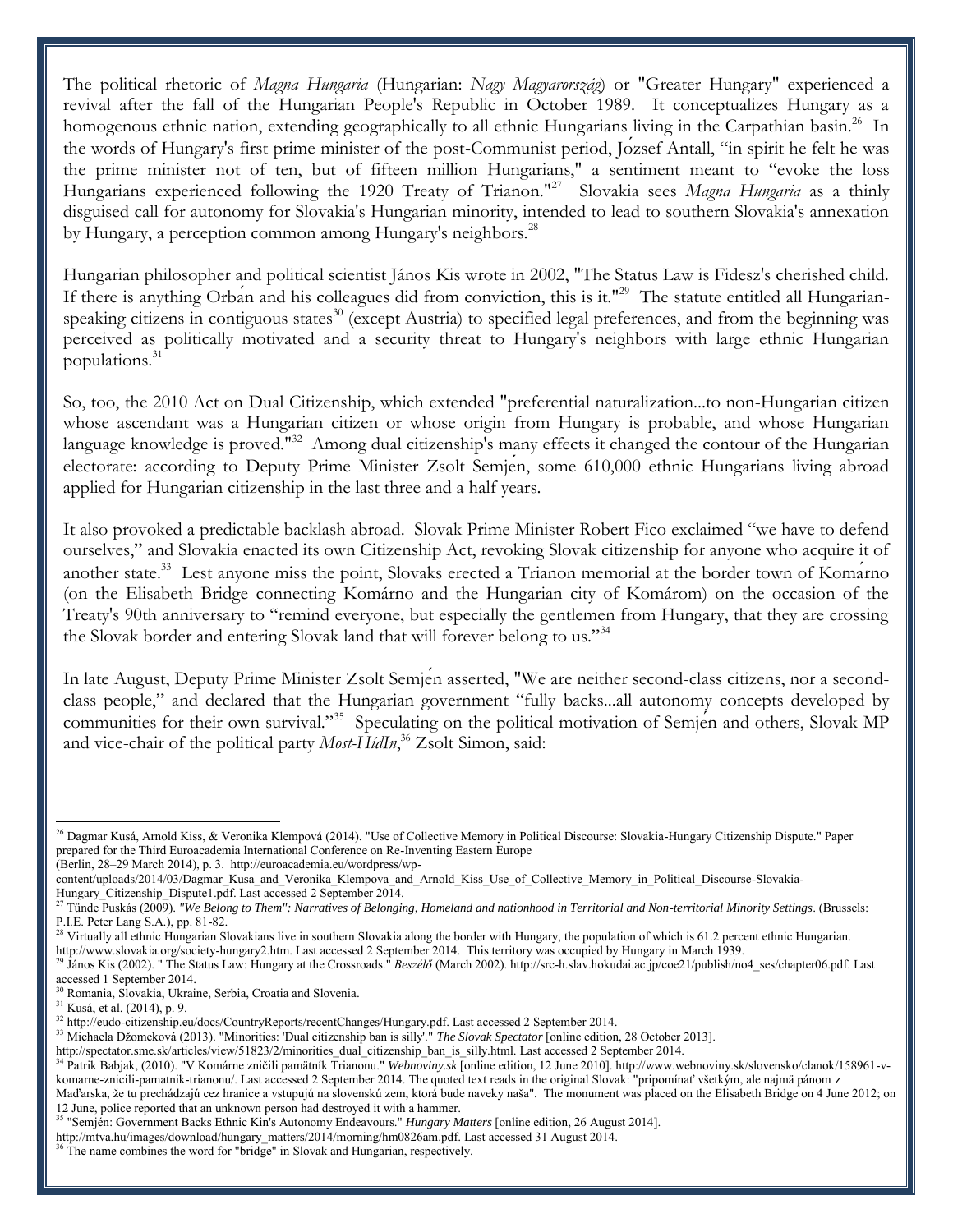"[T]he Hungarian government commenting and engaging in Hungarian minority issues in lovakia, Romania or Croatia tries to divert attention away from the real internal problems in Hungary...Hungarian Prime Minister Viktor Orban gave Hungarians living in Slovakia and Romania the opportunity to achieve Hungarian citizenship. Actions of this type aim only to get new votes for Fidesz, but also bring more bad than good for Hungarians living in these countries."<sup>37</sup>

Moving west to Ukraine's Transcarpathia (*Karpatalja* to Hungarians), it has been said that "Although located at the heart of Europe,<sup>38</sup> Transcarpathia is a peripheral and forgotten region."<sup>39</sup> To some, maybe, but not Orbán:

"Hungarians living in the Carpathian Basin deserve dual nationality, they deserve collective rights and they deserve autonomy. This is the viewpoint we shall support on the international political stage. All of this is of particular current interest as a result of the situation surrounding the 200,000-strong Hungarian community in Ukraine, which must receive dual nationality, must receive collective rights in their entirety and must receive the possibility of self-administration."<sup>40</sup>

In mid-August, Orbán discussed representation of ethnic Hungarians<sup>41</sup> in Ukraine's *Verkhovna Rada*<sup>42</sup> with Laszlo Brenzovics, president of the Hungarian Cultural Association of Transcarpathia,<sup>43</sup> and Geza Gulacsy and Jozsef Barta, deputy presidents of the association. Simon's point about diverting divert attention away from internal problems certainly seems applicable. Indeed, Hungary's position on the conflict in eastern Ukraine is interesting for being almost entirely self-referencing: according to Foreign Minister Tibor Navracsics, Hungary's goals are "a peaceful settlement and stabilization; to see Ukraine emerge from the crisis as a democratic, independent state with territorial integrity and respect for minority rights; and protecting the needs of the Transcarpathian Hungarian minority."

He hastened to add that "It was crucial that the rights of Hungarians in Transcarpathia should not be curtailed nor their livelihoods jeopardized," an oblique reference to the reinstatement of conscription in Ukraine. On that point, Ukrainian Foreign Minister Pavel Klimkin replied that conscription "would not affect ethnic Hungarians disproportionately."<sup>44</sup> Jobbik was having none of this, however: "Transcarpathian Hungarians have nothing to do with the senseless bloodshed occurring thousands of kilometers away," said Jobbik vice president, Szávay István, "This is not a war of the Hungarian people."<sup>45</sup> Hungarian officials have persisted in the matter of the mobilization and deployment of ethnic Hungarians to the conflict in eastern Ukraine. In late August, Hungarian Human Resources Minister Zoltan Balog held discussions with Transcarpathia's Governor, Valery Lunchenko, and the

<sup>&</sup>lt;sup>37</sup> Kazimierz Popławski (2012). "Is It Possible to Work Together?" *New Eastern Europe* [online edition, 13 June 2012].

http://www.neweasterneurope.eu/interviews/287-it-is-possible-to-work-%20together. Last accessed 2 September 2014.

<sup>&</sup>lt;sup>38</sup> The Carpathian Euroregion was formed in February 1993 by the governments of Ukraine, Hungary and Poland. At formation, it was comprised of Transcarpathia and three Ukrainian oblasts (L'viv, Ivano-Frankivsk & Chernivtsi); two regions of eastern Slovakia (Košice & Prešov); Poland's Podkarpacie Province (a/k/a Subcarpathia); seven *județe* in Romania's *Nord-Vest* (Bihor, Botoşani, Harghita, Maramureș, Sălaj, Satu Mare & Suceava); and five *megyék* in northeastern Hungary (Borsod-Abaúj-Zemplén, Hajdú-Bihar, Heves, Jász-Nagykun-Szolnok & Szabolcs-Szatmár-Bereg). The Carpathian Euroregion's legal status is formally recognized by the parliaments of Ukraine, Slovakia and Poland, but not by Hungary or Romania.

<sup>&</sup>lt;sup>9</sup> European Center for Minority Issues (1999). *Inter-Ethnic Relations in Transcarpathian Ukraine* (ECMI Report #4, September 1999), p. 8.

http://www.ecmi.de/uploads/tx\_lfpubdb/report\_4.pdf. Last accessed 28 August 2014. One scholar offers the following perspective: "Throughout its millennial history, Transcarpathia has known many names and rulers. Under the Hungarians, it was *Kárpátalja*. In Masaryk's Czechoslovakia it was referred to as *Podkarpatská Rus*, *Rusínsko*, or *Ruthenia*. For several hours in 1939, it was the independent Republic of Carpatho-Ukraine. The Soviets and now the Ukrainians call it *Zakarpatt'ja*, or Transcarpathia.

<sup>40</sup> "Prime Minister Orbán's Speech to National Assembly, May 10, 2014." http://theorangefiles.hu/prime-minister-orbans-speech-to-national-assembly-may-10-2014/. Last accessed 30 August 2014.

<sup>&</sup>lt;sup>41</sup> Nor is Hungary's interest there limited to the condition of ethnic Hungarians: it has also spoken out on behalf of Transcarpathian Rusins, who demand Kyiv recognize the "Republic of Carpathian Ruthenia" as a special self-administered region on the basis of a 1991 referendum. See: "Подкарпатская Русь заявляет о своих правах." *Правда* [online edition, 9 June 2014]. http://www.pravda.ru/world/formerussr/ukraine/09-06-2014/1211350-karpaty\_getsko-0/. Last accessed 31 August 2014. In November 2008, Prime Minister Yulia Tymoshenko's *Our Ukraine* party accused Viktor Baloha, the head of President Viktor Yushchenko's secretariat and a Transcarpathian native, of supporting this movement. At the time, Ukraine's All-Ukrainian Union "Freedom" party (Ukrainian: Всеукраїнське об'єднання «Свобода». Ukrainian transl.: Vseukrayinske obyednannia "Svoboda") declared presciently, ""Transcarpathia and Crimea are the weak spots exploited by the Kremlin in order to subjugate Ukraine.'

<sup>&</sup>lt;sup>42</sup> The Verkhovna Rada or Supreme Council of Ukraine is the national parliament. Ukrainian: Верхо́вна Ра́да Украї́ни (ВРУ).

<sup>43</sup> Hungarian: *Kárpátaljai Magyar Kulturális Szövetség-Ukrajnai Magyar Párt* ("KMKSz").

<sup>44</sup> "Navracsics: Eastern Ukraine Crisis Worsens." *Hungary Matters* [online edition, 21 August 2014], p. 1.

http://mtva.hu/images/download/hungary\_matters/2014/afternoon/hm0821pm.pdf. Last accessed 31 August 2014.

<sup>45</sup> "Az ukrán nagykövetség előtt akciózott a Jobbik." *Népszabadság* [online edition, 4 Augustv 2014]. http://nol.hu/belfold/ukran-nagykovetseg-elott-akciozott-a-jobbik-1479079. Last accessed 1 September 2014. The quoted text reads in the original Hungarian: "A kárpátaljai magyaroknak semmi köze a tőlük ezer kilométerre zajló értelmetlen vérontáshoz" and " Ez nem a magyarság háborúja."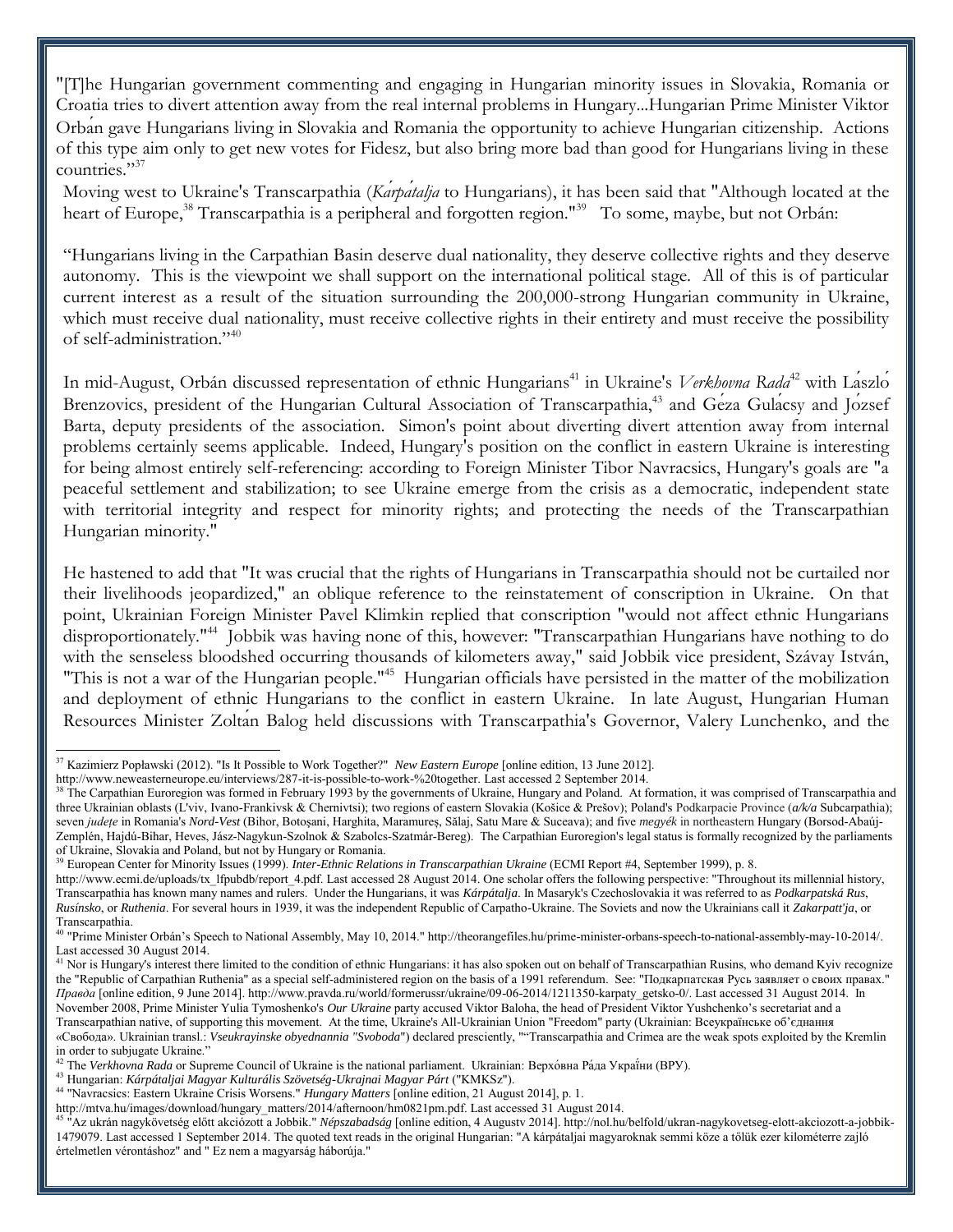chairman of the Transcarpathian Regional Council (*Zakarpats'ka Oblasna Rada*), Ivan Baloga, during which the Transcarpathian leaders "gave reassuring answers concerning public safety, mobilization and keeping the staff of regional defense forces on Transcarpathia's territory.<sup>1146</sup>

Hungary's aim is to promote ethnic kinship and Magyar nationalism; it does not promote separatism that would result in autonomy, especially given that Hungarians constitute a minority of the territory's residents. In early 2014, the Hungarian National Front,<sup>47</sup> a far right paramilitary group, claimed unspecified Western provocateurs were looking to "split Ukraine's Hungarian population."<sup>48</sup> This was important, it continued, because "Our country is in the process of a political realignment that will lead to Hungary's accession to the Eurasian Union within two parliamentary cycles,<sup>"49</sup> i.e., eight years. This, it concluded, "will allow for the reunification of the Hungarian nation; thus, it benefits only the West if Transcarpathian Hungarians to seek autonomy at this time,"<sup>50</sup> the reason being that "the CIA wants to create a new State on the border of Ukraine and Hungary."<sup>51</sup>

It should be said that recognition of the rights of ethnic Hungarians and other national minorities precedes Ukraine's 1991 independence: in July 1990, the Ukrainian Supreme Soviet adopted a "Declaration on the State Sovereignty of Ukraine" to guarantee all ethnic groups the right to "national-cultural development". The 1990 declaration followed the October 1989 language law, and was succeeded by the October 1991 citizenship law and the June 1992 law on national minorities, all of which contained relatively liberal provisions for ethnic minorities.<sup>52</sup> Ukraine's June 1996 Constitution, while stipulating that the Ukrainian language is the only state language, guarantees the use and protection of Russian and other languages of national minorities (Article 10), and secures the development of the "ethnic, cultural, language and religious originality of all native peoples and national minorities of Ukraine" (Article 11). Ukraine also entered into a series of the bilateral agreements with Hungary on the protection of ethnic Hungarians in Transcarpathia, one goal of which was "to avoid another Bosnia-Herzegovina or Kosovo." All that being said, the situation of ethic minorities circa 2000 was described as "rights in word, but not in deed":

"Minorities in Ukraine can theoretically enjoy a high level of protection under several laws, but they are generally not used, or under-used. Kiev can pass as many laws as it would like to in accordance with international standards of protection for national minorities, but they mean nothing since they are not fully implemented."<sup>53</sup>

# **CHOUKODAISHI,<sup>54</sup> HUNGARIAN-STYLE**

"*History has transmuted into myth in the modern era...It is our lost referential, that is to say, our myth*."<sup>55</sup> -Jean Baudrillard

"*We are tired of Hungary and its complex about a rampaging, great imagined empire.*" 56 -Bogdan Diaconu

<sup>51</sup> The quoted text reads in the original Hungarian: "a CIA egy új államot akar létrehozni Ukrajna és Magyarország határán."

<sup>46</sup> "Balog: Transcarpathian Leaders Safety Guarantee." *Hungary Matter* [online edition, 25 August 2014], p. 2.

http://mtva.hu/images/download/hungary\_matters/2014/morning/hm0825am.pdf. Last accessed 31 August 2014.

<sup>47</sup> Hungarian: *Magyar Nemzeti Arcvonal*. Its Hungarian language website, *Hídfő.net*, uses the tagline "The Voice of Truth in Hungary" (*Az Igazság Hangja Magyarországon*)

<sup>48</sup> The phrase reads in the original Hungarian: "magyar lakosságát Ukrajna feldarabolásának céljából mozgósítani." See: "Nyugati Zsoldosok Tartanak Kárpátalja Felé." *Hídfő.net* [online edition, 27 January 2014]. http://www.hidfo.net/2014/01/27/nyugati-zsoldosok-tartanak-karpatalja-fele-0. Last accessed 31 August 2014. <sup>49</sup> Ibid. The quoted text reads in the original Hungarian: "Hazánkban is folyamatban van egy más irányú politikai átrendeződés, melynek köszönhetően két parlamenti

cikluson belül realizálódik Magyarország csatlakozása az Eurázsiai Unióhoz."

<sup>50</sup> The quoted text reads in the original Hungarian: "Ez lehetőséget ad a magyar nép újraegyesítésére, és a kárpátaljai magyarságnak már csak ebből fakadóan sem érdeke, hogy Magyarországgal szemben különálló autonómiaként nyugati csatlósállammá váljon."

<sup>52</sup> ECMI (1999), p. 14.

<sup>53</sup> Brian J Požun (2000). "Multi-Ethnic Outpost." *Central Europe Review*. 2:40 (20 November 2000). http://www.ce-review.org/00/40/pozun40.html. Last accessed 28 August 2014.

<sup>54</sup> *Chourekishi* (Japanese: 超歴史) means "para-history" in the sense of treating ancient legends and folklore as an historical record. Put another way, *choukodaishi* is the projection of foundational myths onto an historical period. It is a compound word formed from *rekishi* (Japanese: 歴史) or "history" and the prefix *chou* (Japanese: 超). A variation on the term, *choukodaishi* (Japanese: 超古代史), means literally "para-ancient history."

<sup>55</sup> Jean Baudrillard (1982). *Simulacra and Simulation*. (Ann Arbor: University of Michigan Press), p. 24.

<sup>56</sup> Bogdan Diaconu (2014). "Ne-am săturat de Ungaria." *Adevărul* [online edition, 27 July 2014]. http://adevarul.ro/news/politica/ne-am-saturat-ungaria-

<sup>1</sup>\_53d4b8020d133766a8c66b32/index.html. Last accessed 5 September 2014. The quoted text reads in the original Romanian: "Ne-am săturat de Ungaria şi de complexele ei furibunde de mare fost imperiu imaginar."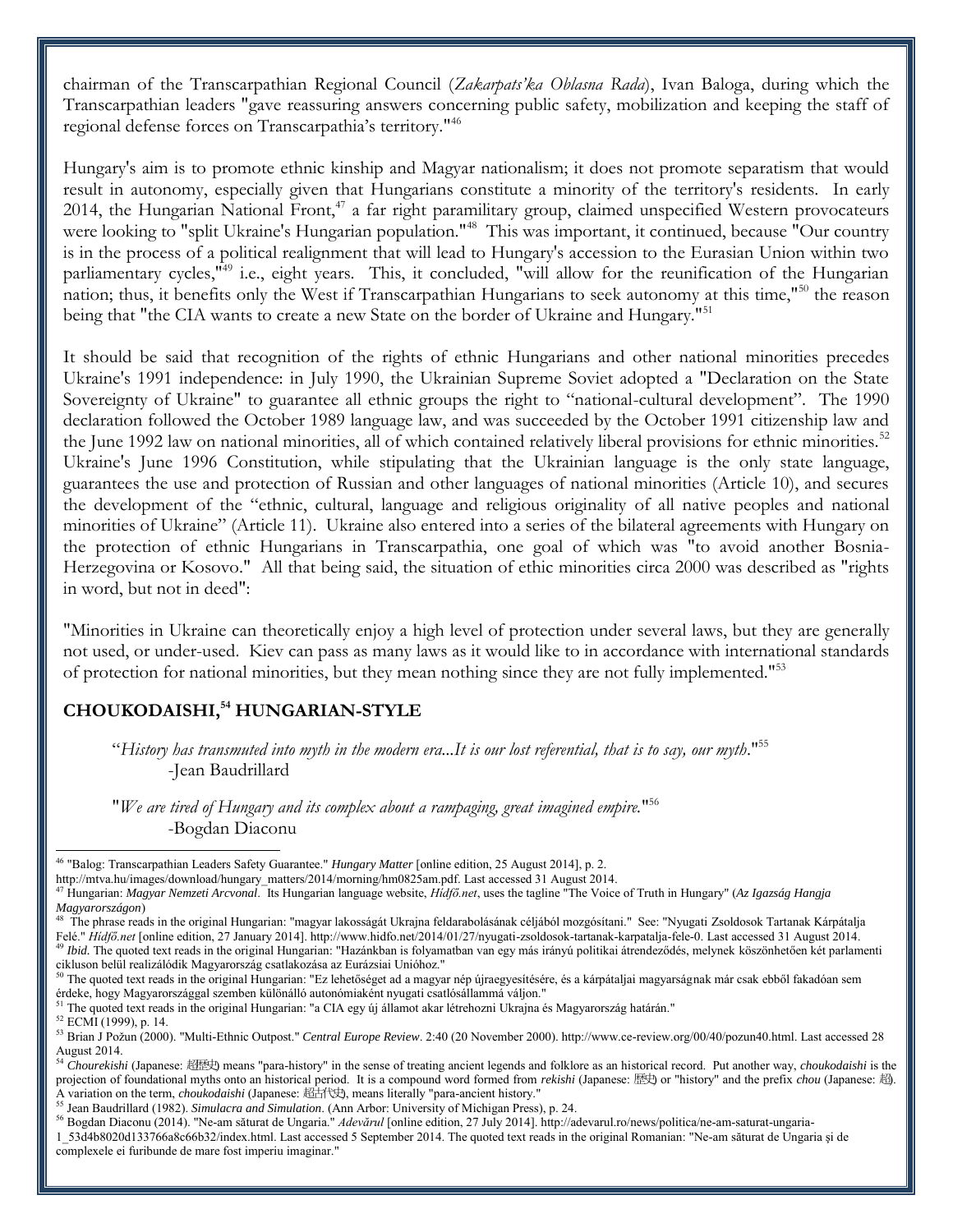Modern Hungary's foundational myths project onto the para-history of a mythologized people and an enigmatic Eurasian homeland.<sup>57</sup>

"The origins of the Hungarians can be traced back to Ancient Mesopotamia through the Sumerian-Scythian-Hun-Avar-Magyar ethno-linguistic continuity, which, together with the evidence of the archeological artifacts of Sumerian origin found in the Carpathian Basin, indicates that the ancestors of the Hungarians were the first permanent settlers of the Carpathian Basin."

"Within the Carpathian Basin as well as in their other homelands to the East, the preservation of Hungarian independence and culture was a constant struggle against foreign powers and foreign influences which sought to impose themselves upon the Hungarians: over the ages, foreign religions, cultures, languages, political regimes and rulers have been forced upon the Hungarians. In Hungary, the original ancient Hungarian culture, religion and language have been persecuted and suppressed since the forced Christianization of the country which began around 1000 AD."

"...The apparent end of communism in 1990 did not bring the promised and expected national renewal in Hungary. The injustices of the past were not redressed. The former communists and their collaborators are still in power and still serving foreign interests. Millions of Hungarians are still forced to live under oppressive foreign regimes in the territories lost by Hungary after the two World Wars."<sup>58</sup>

These sentiments have unleashed vices briefly (and it might be said, outwardly only) suppressed during the period of Soviet dominion, most pointedly, ahistorical notions of migration westward from Etelköz to the Carpathian Basin. Consider the following passage:<sup>59</sup>

"In Etelköz,<sup>60</sup> the Magyars<sup>61</sup> and other Hunnic tribes formed a tribal federation under the leadership of the Magyar tribe. This was sealed by the Covenant of Blood which... created the Magyar nation and it was in effect a constitution which provided for a democratic order and for the safeguarding of the nation's interests from internal and external threats."

"It was also from Etelköz that the Magyar tribal federation successfully executed the conquest of the Carpathian Basin in a series of carefully planned diplomatic and military maneuvers. The objective was to expel the powers which had occupied the Carpathian Basin following the collapse of the Avar empire (ca. 800 AD)<sup>62</sup>...With the successful completion of the settlement of the Carpathian Basin, Árpád and the other Magyar leaders held their first assembly at Pusztaszer, thus effectively establishing the Hungarian state on a firm constitutional basis."<sup>63</sup>

"It is important to realize the great significance and strong link between these successive events: the Covenant of Blood of Etelköz, the Conquest and Settlement of the Carpathian Basin, the First Constitutional Assembly of Pusztaszer, and the military campaigns in Europe following the settlement. These acts laid the foundation for a Hungary, which was internally stable and externally secure in its status as a major power. These events should also be considered in the context of the Hun-Magyar identity and continuity."

 $57$  The quoted phrase is from Alexandar Nikolov (2011). "The Protobulgarians: Old Theories, New Myths and the Phenomenon of 'Parahistory' In Post-Communist Bulgaria," p. 46. *Myth-Making and Myth-Breaking in History and the Humanities*. Proceedings of the Conference Held at the University of Bucharest, 6-8 October 2011. http://www.unibuc.ro/n/resurse/myth-maki-and-myth-brea-in-hist-and-the-

huma/docs/2012/iul/12\_09\_22\_09Proceedings\_Myth\_Making\_and\_Myth\_Breaking\_in\_History.pdf#page=37. Last accessed 29 August 2014.

<sup>&</sup>lt;sup>58</sup> See: "Hungarian History." http://www.hunmagyar.org/tor/index.html Last accessed 28 August 2014.

<sup>59</sup> See: "The Controversy on the Origins and Early History of the Hungarians." http://www.hunmagyar.org/tor/controve.htm#CONCLUSION Last accessed 28 August 2014.

<sup>&</sup>lt;sup>60</sup> Etelköz historical-geographical concept and the first known Hungarian principality. It was established around 830CE by the seven Magyar tribes (Hungarian: *Hétmagyar*) below the Dnieper River in an area corresponding generally with modern Ukraine's Kirovohrad Oblast (Ukrainian: *Кіровоградська область*. Ukrainian transl.: *Kirovohrads'ka oblast'*). It is thought that the Hétmagyar federation may have seceded from the Khazar Empire located to the east around 862CE.

<sup>&</sup>lt;sup>61</sup> Megyer is the tribal name of the most prominent of the seven tribes comprising the Hétmagyar federation, and is thought to be the root of the modern term *Magyar*. The English term *Hungarian* is a derivative of the Latin *Ungri* or *Ungari*.

<sup>62</sup> Viktor Padányi (1963). *Dentumagyaria*. (Buenos Aires: Editorial Transsylvania), pp. 385-388.

<sup>63</sup> Francisco Jós Badiny (1986). *Az Istenes Honfoglalók.* (Buenos Aires: Ösi Gyökér), p. 13.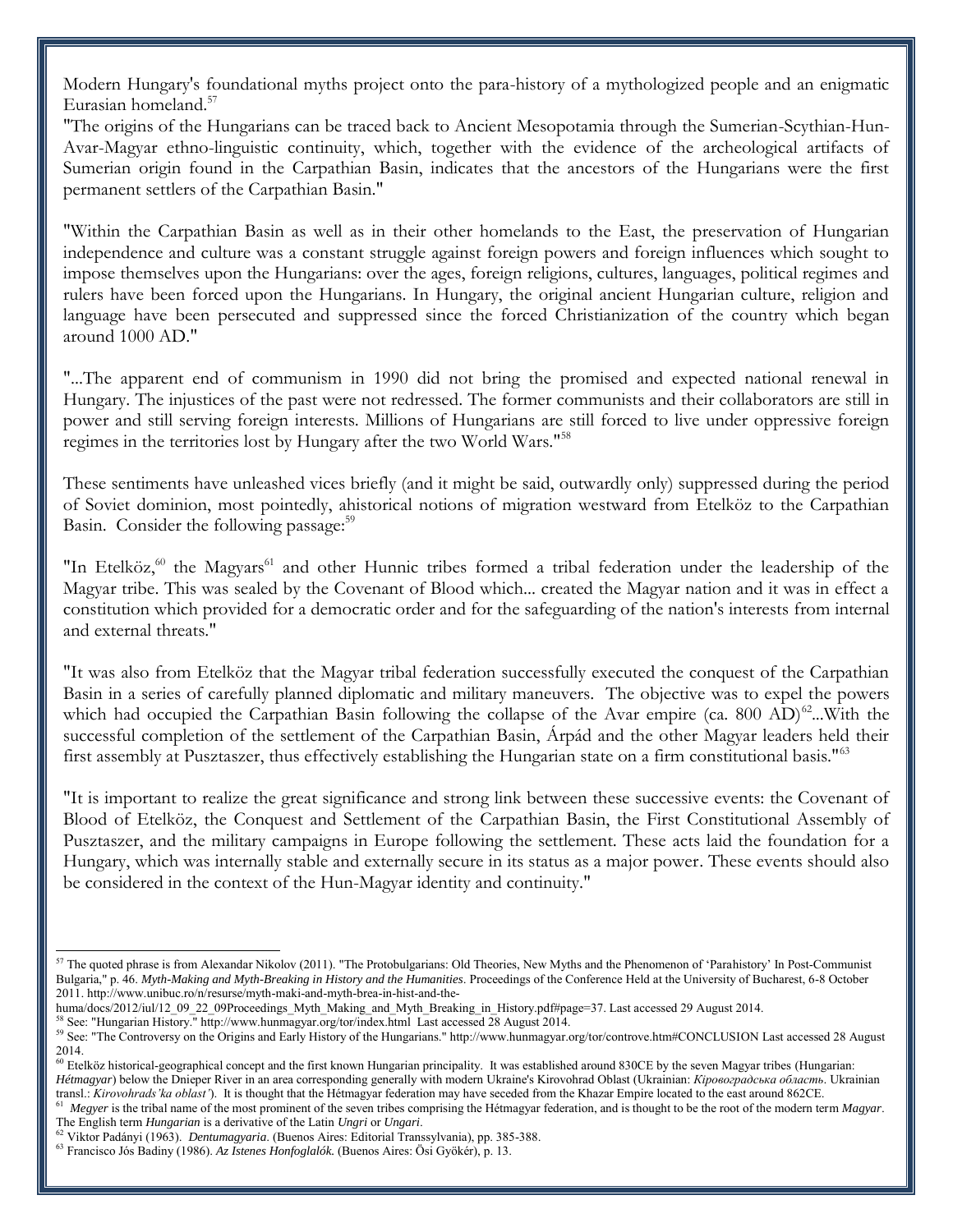And what of the conquered persons of the Carpathian Basin, at least some whose descendants presumably dwell there today?<sup>64</sup> The simple answer: they, too, were Magyars:

"Another contentious issue is that of the ethnic identity of the populations which inhabited the Carpathian Basin at the time of the Magyar Conquest. One side claims this region was already inhabited by Slavic, 'Daco-Roman', Germanic and other non-Hungarian peoples that were oppressed by the 'invading' Magyars. The opposing view argues that the majority of the population already established in the Carpathian Basin was in fact ethnically related to the Magyars, and that today's Hungarians are an amalgamation of these peoples whose settlement of the Carpathian Basin preceded that of the non-Hungarian ethnic groups currently settled there."<sup>65</sup>

The historian Patrick Geary wrote in *The Myth of Nations*, "Only the horrors of the twentieth century have created the illusion that language and ethnicity could or should be mapable":<sup>66</sup>

"Polish politicians compete to see who is the most Polish; Hungarians renew their disputes with Romanians to the east and Slovaks to the north...All these people inhabit areas that contain other ethnic minorities, and most have members living as minorities within areas dominated by other peoples. As a result, demands for political autonomy based on ethnic identity will inevitably lead to border conflicts, suppression of minority rights, and civil strife..."<sup>67</sup>

The political use of *Magyar* purposefully conflates *ethnicity*, a linguistic identity, with *denization*, a political identity:

"'Hungarian' has a state-political and territorial meaning, referring in the pre-1918 context to the multinational Kingdom of Hungary, 'Historical Hungary', which comprised all peoples and nationalities of the old Hungarian State. 'Magyar' on the other hand has a more specific ethno-national and linguistic meaning, referring to both the dominant group of 'ethnic Hungarians' and their language. In the Magyar language itself this distinction was usually not made, both denotations being referred to as *magyar*. But the Slovak language distinguished between the territorial-political *uhorský* (Hungarian) and the ethnic *maďarský* (Magyar), as did the German language between *ungarländisch* (Hungarian) and the ethnic *ungarisch*, *magyarisch*, or *madjarisch*."<sup>68</sup>

As van Duin himself concludes, the "conflation of the two concepts lies at the heart of many problems" in modern Hungary, expressing in both ethnic chauvinism at home and demands for Hungarian *autonomism* in its near-abroad.<sup>69</sup> An illustration of the latter is clear in a joint statement from earlier this year issued by Jobbik and the Polish neo-fascist group *Ruch Narodowy* ("National Movement"):

"[W]e jointly call upon our governments to immediately unite their efforts in applying their foreign and national political means to protect the rights of ethnic minorities living in Ukraine, with special regard for the Polish and Hungarian groups. Our movements regard the representation of our national interest as a priority, which, at a time of an escalating crisis in Ukraine, translates into the protection of our brothers and sisters, the constituent parts of our nations living beyond our borders."<sup>70</sup>

<sup>&</sup>lt;sup>64</sup> Also called the Pannonian Basin, its area corresponds generally to the political boundaries of modern Hungary. In Hungarian, it is usually associated with *honfoglalás*, literally, "The Conquest."

<sup>&</sup>lt;sup>65</sup> See: hunmagyar.org. "The Controversy on the Origins and Early History of the Hungarians." There is no persuasive evidence to support use of the word "majority": genetic evidence only supports a hypothesis that "the earlier migrations of the Magyars may also have contributed to the presence of this lineage in the Carpathian Basin." See: B. Csányi, E. Bogácsi-Szabó, Gy. Tömöry, Á. Czibula, K. Priskin, A. CsŐsz, B. Mende, P. Langó, K. Csete, A. Zsolnai, E. K. Conant, C. S. Downes, & I. Raskó (2008). "Y-Chromosome Analysis of Ancient Hungarian and Two Modern Hungarian-Speaking Populations from the Carpathian Basin." *Annals of Human Genetics.* 72:4, pp. 519-534.

<sup>66</sup> Patrick J. Geary (2002). *The Myth of Nations: The Medieval Origins of Europe*. (Princeton: Princeton University Press), p. 39. <sup>67</sup> *Ibid.*, p. 4.

<sup>68</sup> Pieter C. van Duin (2009). *Central European Crossroads: Social Democracy and National Revolution in Bratislava (Pressburg), 1867-1921*. International Studies in Social History, Volume 14. (New York: Berghahn Books), xi-xii. Maxwell also writes about the distinction in Slovakian between the *mad'ar* and the *úhor* who may speak any language. See: Alexander Maxwell (2004). "Magyarization, language planning, and Whorf: The word uhor as a case study in Linguistic Relativism." *Multilingua*. 23:4, 319-337..

<sup>&</sup>lt;sup>69</sup> As used here, *autonomism* means territorial political autonomy, i.e., "an arrangement aimed at granting a certain degree of self-identification to a group that differs from the majority of the population in the state, and yet constitutes the majority in a specific region." [Ruth Lapidoth (1997). *Autonomy: flexible solutions to ethnic conflicts*. Washington, DC: United States Institute of Peace Press] *Autonomism* denotes the special political status of a region, populated by a people who differ ethnically or culturally from the majority population. [Jaime Lluch (2011). "Towards a Theory of Autonomism." *URGE-Collegio Carlo Alberto Working Paper* (20 January 2011) p. 7.) The term was coined in 1901 by Simon Dubnow to designate a theory and conception of Jewish nationalism in the Diaspora as a national-cultural entity.

<sup>70</sup> "Polish-Hungarian Joint Statement: Ruch Narodowy and Jobbik Demand Self-Governance for the Indigenous Polish and Hungarian People living in the Ukraine" [3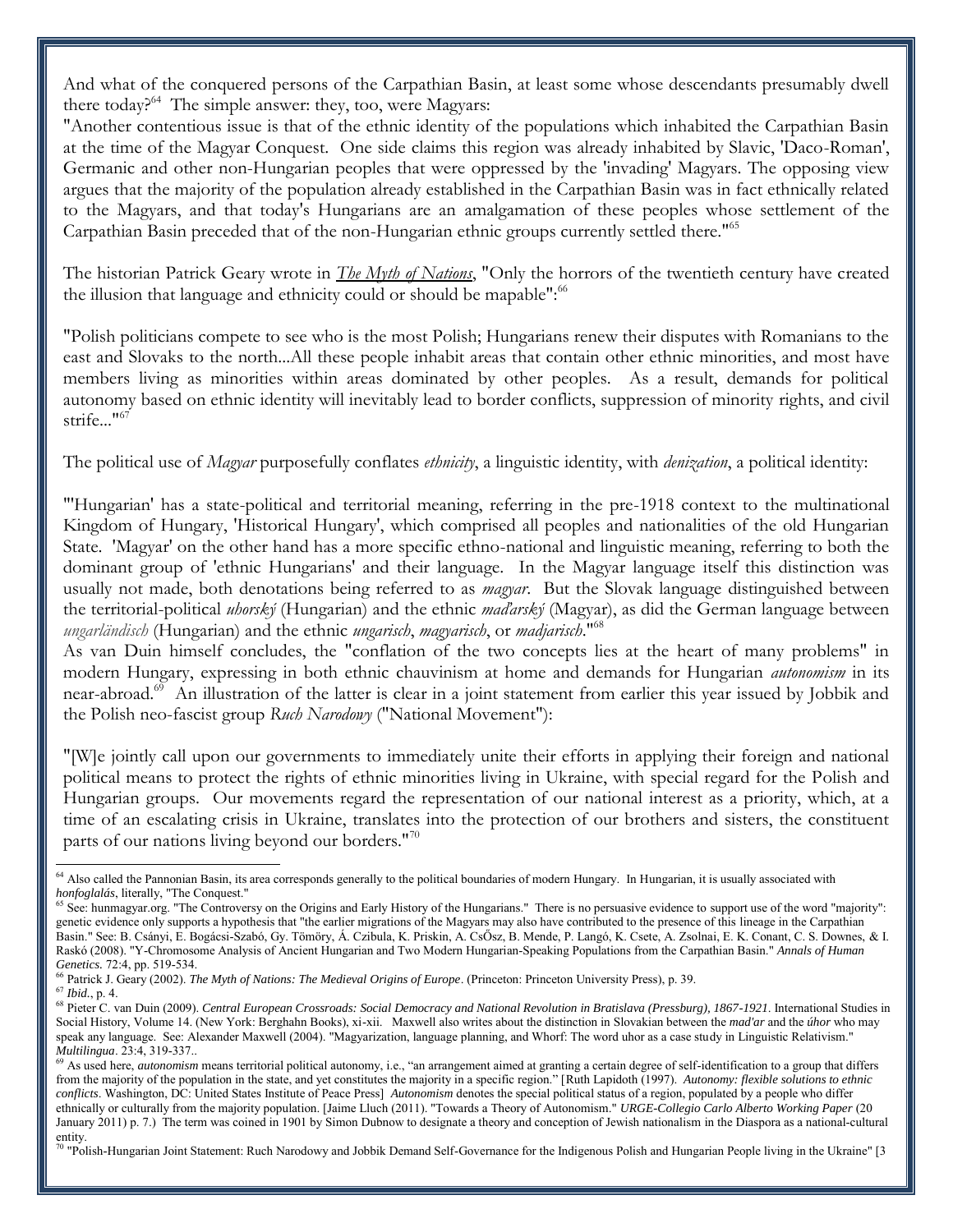Nor is this sentiment limited to the far right Jobbik, as the Organization for Security and Cooperation in Europe concluded a few years ago:

"Hungarian Prime Minister Viktor Orban, for example, advised ethnic Hungarian citizens of Romania on whether to participate in a recent referendum in that country, while members of the Hungarian Parliament convened a 'national cohesion' committee meeting in neighboring Slovakia. While non-violent, these actions are nonetheless provocative and undercut friendly and good neighborly relations among states. Moreover, this focus on ethnic Hungarians in neighboring states contrasts with the Hungarian Government's own tepid response to anti-Semitism, $^{71}$  as well as threats and violence against the Roma within Hungary. To quote the High Commissioner: 'As a guiding principle, States should not be more interested in minorities residing in neighboring States than those residing within their own borders."<sup>72</sup>

The High Commissioner may be right in principle, but in practice, other sentiments prevail. Case in point is a demand made in the name of Transylvania's 1.5 million "Diaspora Hungarians" that "the time has come for Hungarian autonomy." According to a statement in late July 2014 by the head of a civic organization<sup>73</sup> that represents ethnic Hungarians in Romania, László Tőkés, "only complete national independence can bring about the revival of the Hungarian community,"<sup>74</sup> a statement all the more remarkable for the fact that Tőkés, a Romanian MEP, is the former vice president of the European Parliament. Other voices in Romania sharply differ with Tőkés: in a vituperative May 2014 editorial published in the Romanian newspaper *Adevărul* under the headline "We are tired of Hungary," Romanian parliamentarian Bogdan Diaconu accused Hungary of unalloyed irredentism, "following Kremlin doctrine" and seeking "to restore the territory of the Austro-Hungary monarchy."<sup>75</sup> Diaconu wrote, "We are tired of Hungary and its elected Prime Minister Viktor Orbán, the savior of the Hungarian nation, who in his first speech to Parliament said it was Hungary's 'right' to control territories in neighboring countries and to give orders other nations." He continued:

"We are tired of Hungary which agitates incessantly for the European Union to deal with the Hungarian minority; the Council of Europe to address Hungarian minority; the European Council to deal with the Hungarian minority; the European Commission to deal with the Hungarian minority; the European Parliament deal of the Hungarian minority; the United States to deal with the Hungarian minority; Russia to deal with the Hungarian minority; Romania to deal with the Hungarian minority; Ukraine to deal with the Hungarian minority; Slovakia to deal with the Hungarian minority; Serbia to deal with the Hungarian minority; Turkey to deal with the Hungarian minority; the Dalai Lama to deal with Hungarian minority...The whole universe must deal with the Hungarian minority and its imaginary problems."<sup>76</sup>

February 2014]. http://www.jobbik.com/polish-hungarian\_joint\_statement\_ruch\_narodowy\_and\_jobbik\_demand\_self-governance\_indigenous\_polish. Last accessed 28 August 2014.

<sup>&</sup>lt;sup>71</sup> For an excellent overview of the problem, see: "Seven Statements About the Nature of Anti-Semitism in Hungary. An Analysis by Political Capital Institute" (7August 2014). http://deconspirator.com/wp-content/uploads/2014/08/pc\_seven\_statements\_20140807.pdf.

 $^{72}$  Nida Gelazis (2012). "Statement delivered to Working Session 13- Rights of persons belonging to national minorities, including: Preventing aggressive nationalism and racism and chauvinism." Organization for Security and Cooperation in Europe Human Dimension Implementation Meeting, Warsaw, 2 October 2012. http://osce.usmission.gov/oct\_2\_12\_ws13.html. Last accessed 28 August 2014.

<sup>73</sup> The Hungarian National Council of Transylvania [Hungarian: *Erdélyi Magyar Nemzeti Tanács* (*EMNT*). Romanian: *Consiliul Național al Maghiarilor din Transilvania* (*CNMT*)].

<sup>&</sup>lt;sup>74</sup> "Лидер венгров Трансильвании потребовал "тотальной национальной независимости" от Румынии" [The leader of Transylvania's Hungarians demands 'total national independence" from Romania."]. *IIA REGNUM* [online edition, 29 July 2014]. http://www.regnum.ru/news/polit/1830318.html. Last accessed 7 September 2014.

<sup>75</sup> Bogdan Diaconu (2014). "Ne-am săturat de Ungaria." *Adevărul* [online edition, 27 July 2014]. Citeste mai mult: adev.ro/n9d56z http://adevarul.ro/news/politica/neam-saturat-ungaria-1\_53d4b8020d133766a8c66b32/index.html. Last accesed 5 September 2014.

<sup>&</sup>lt;sup>76</sup> Ibid. The full quote reads in the original Romanian: "Ne-am săturat de Ungaria care se agită fără oprire ca UE să se ocupe de minoritatea maghiară, Consiliul Europei să se ocupe de minoritatea maghiară, Consiliul European să se ocupe de minoritatea maghiară, Comisia Europeană să se ocupe de minoritatea maghiară, Parlamentul European să se ocupe de minoritatea maghiară, SUA să se ocupe de minoritatea maghiară, Rusia să se ocupe de minoritatea maghiară, Guvernul României să se ocupe de minoritatea maghiară, Guvernul Ucrainei să se ocupe de minoritatea maghiară, Guvernul Slovaciei să se ocupe de minoritatea maghiară, Guvernul Serbiei să se ocupe de minoritatea maghiară, Turcia să se ocupe de minoritatea maghiară (Vona Gabor a vizitat și Turcia unde le-a vorbit "fraților și surorilor" poporului maghiar, care, întâmplător, a fost ocupat de Imperiul Otoman, dar istoria se rescrie), Dalai Lama să se ocupe de minoritatea maghiară (Tőkés a vrut să-l aducă în Transilvania să-i arate minoritatea maghiară care suferă la fel ca poporul tibetan, iar europarlamentarul UDMR Sógor Csaba chiar s-a întâlnit cu Dalai Lama în 2010 și l-a salutat "în numele maghiarilor transilvăneni", vorbind la comun despre drepturile minorităţilor tibetană şi maghiară)...Universul întreg trebuie să se ocupe de minoritatea maghiară şi de problemele ei închipuite."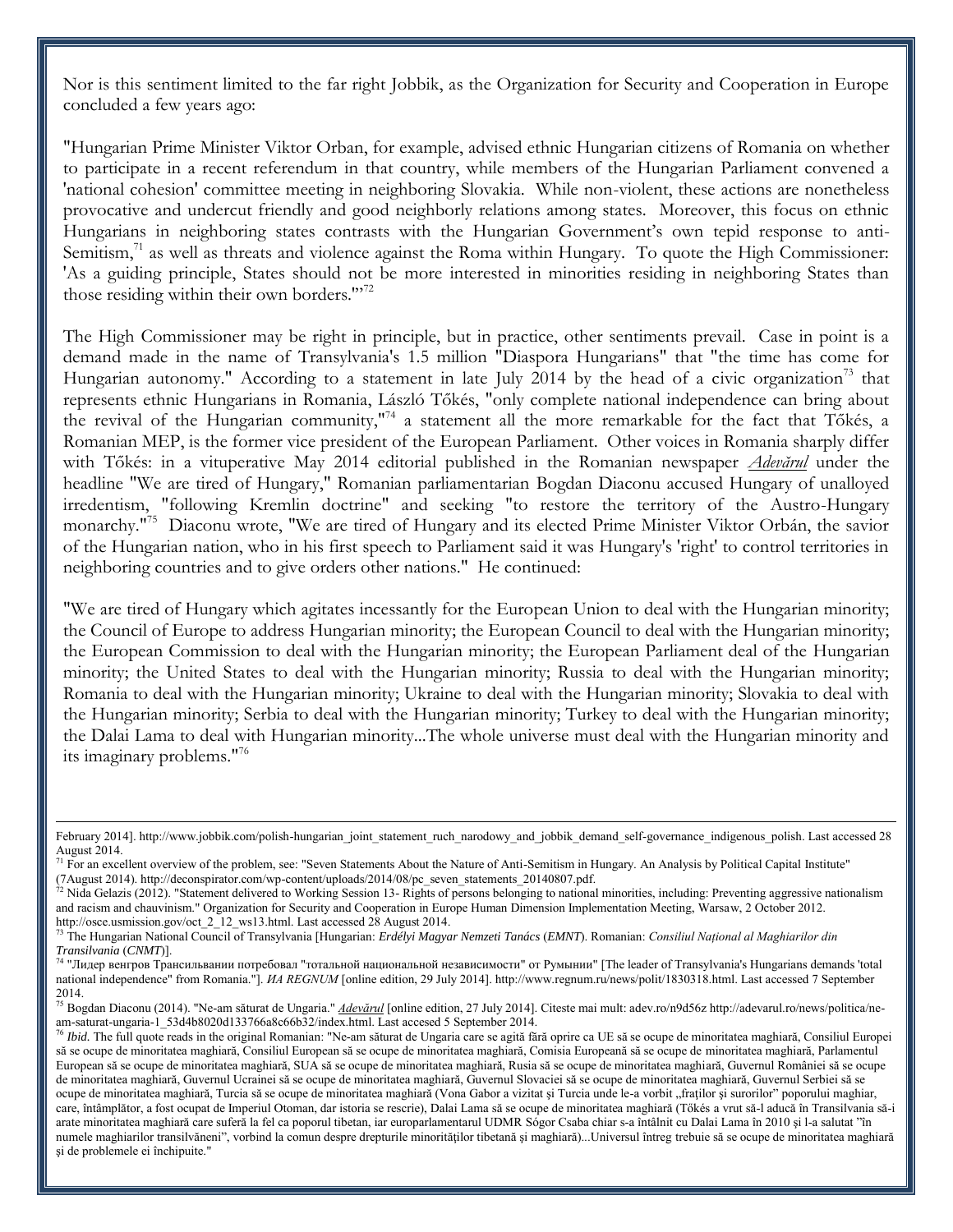## **THE POLITICS OF BAD SCIENCE & GENETIC IDENTITY IN MODERN HUNGARY**

Ethnicity, like race, is a social construct: nearly all geneticists reject the idea that biological differences underly racial and ethnic distinctions.<sup>77</sup> The term itself often functions as a racialized euphemism rather than as a conceptual break from treating social identities as biological categories.<sup>78</sup> While there are measurable biologic correlates of ancestry, there is no objective physiologic or anatomic mark of race or ethnicity. As one study notes, self-designation is the "gold standard"<sup>79</sup> for assessing ethnicity and race, which are more properly descriptors of identity.<sup>80</sup>

Political exigencies aside, human populations in Hungary and elsewhere are seldom demarcated by precise genetic boundaries. Substantial overlap occurs between groups, invalidating the concept that populations are discrete types.<sup>81</sup> So while ancestral inference may be useful in genealogical studies, it should not be treated as probative of ethnicity or race. With that in mind, consider the following:

"In the second half of the 20th century a new science, the science of genetics, began to be used in the quest to find out more about the question who were the ancestors of the Hungarians, and in particular, who were the peoples that gave birth to a nation that began to emerge a millennium ago in the Hungarian homeland."<sup>82</sup>

<span id="page-10-0"></span>For its political expression, consider the comments of Jobbik MEP Csanád Szegedi after meeting the Kazakh ambassador:<sup>83</sup>

"[I]n the past centuries we have become accustomed our encirclement by hostile nations. We were annihilated out between a large Slavic and Germanic (sic) sea of which our internal enemies took cruel advantage. Now is the historical moment has come, to renew in the 21st century the natural covenant of our ancestors, the Scythians, Huns and Avars. A new and greater Turanian covenant is being created here today, and it will invigorate the Hungarian national consciousness, that we are not alone.<sup>184</sup>

The referenced *covenant* is of course the Covenant of Blood of Etelköz. What, then, is the "Turanian" reference? The person to whom Szegedi alludes in his prologue [see: fn[\(83\)](#page-10-0)] is András Zsolt Bíró, an anthropologist and human biologist. Bíró claimed to discover genetic evidence that the Hungarians' closest relatives are a tribe called the Torgaji<sup>85</sup> *madiar* or *madjar*, in modern day Kazakhstan. According to Bíró, "We gathered Y-chromosomes from 40 nations and found that Hungarians, through paternal lineage, have 'blood ties' with the 'madjar' tribe of Kazakhstan." Thus, "modern Hungarians may trace their ancestry to Central Asia, instead of the Eastern Uralic

<sup>77</sup> Morris W. Foster & Richard R. Sharp (2002). "Race, Ethnicity, and Genomics: Social Classifications as Proxies of Biological Heterogeneity." *Genome Research*. 2002:12, p. 844.

<sup>78</sup> Foster & Sharp (2002), p. 845.

<sup>79</sup> Jay S. Kaufman (1999). "How inconsistencies in racial classification demystify the race construct in public health statistics." *Epidemiology*. 1999:10, pp. 101–3. Foster and Sharp [(2002), p. 845] write, "[T]he use of racial and ethnic classifications as a proxy for genetic heterogeneity [is] paradoxical: On the one hand, the use of these social identities can be critical for assembling biologically diverse genomic resources; on the other hand, using these social categories in the construction of genomic re- sources indicates a substantive biological significance that racial and ethnic classifications do not necessarily possess."

<sup>80</sup> Jay S. Kaufman (2001). "Commentary: Considerations for Use of Racial/Ethnic Classification in Etiologic Research." *American Journal of Epidemiology.* 154:4, p. 292. http://aje.oxfordjournals.org/content/154/4/291.full.pdf+html. Last accessed 5 September 2014.

<sup>81</sup> Lynn B Jorde & Stephen P Wooding (2004). " Genetic variation, classification and 'race'." *Nature Genetics*. 36, pp. S28-S33.

http://www.nature.com/ng/journal/v36/n11s/full/ng1435.html. Last accessed 2 September 2014.

<sup>82</sup> Nándor Dreisziger (2011). "Genetic Research and Hungarian 'Deep Ancestry'." *AHEA: E-Journal of the American Hungarian Educators Association*. 4, p. 1. The author notes that Dreisziger goes to great length to dissect and debunk several studies purporting to explain Hungarian ethnogenesis.

<sup>83</sup> Regarding Kazakhstan, Szegedi premised his remarks by stating "Our kinship with the Kazakhs is not only believed but is proved. Under the direction of the anthropologist András Zsolt Bíró, the existence of a genetic relationship was confirmed earlier this year." [Original German transcription: "Unsere Verwandtschaft mit den Kasachen ist nicht nur angenommen, sondern bewiesen. Unter der Leitung des Anthropologen András Zsolt Bíró…wurde diese Verwandtschaft dieses Jahr auch genetisch bewiesen."]

<sup>&</sup>lt;sup>84</sup> From the original transcription in German. See: "Ungarische Außenpolitik á la Jobbik: Ab nach Kasachstan!" [1 October 2009].

http://pusztaranger.wordpress.com/2009/10/01/ungarische-ausenpolitik-a-la-jobbik-ab-nach-kasachstan/. Last accessed 28 August 2014. The complete quote reads in the original German: "[I]n den vergangenen Jahrhunderten haben wir uns daran gewöhnt, dass wir von feindlichen Völkern umgeben sind. Wir wurden aufgerieben zwischen einem großen slawischen und germanischen (sic) Meer, was unsere inneren Feinde\* immer grausam ausgenutzt haben. Jetzt ist der historische Augenblick gekommen, den natürlichen Bund, den unsere Ahnen, die Skythen, Hunnen und Avaren bildeten, im 21. Jahrhundert neu zu schließen. Ein neuer, großer turanischer\* Bund ist hier im Entstehen, und es wird sich stärkend auf das ungarische Nationalbewußtsein auswirken, dass wir nicht alleine sind."

Torgaj [Kazakh: Topғай. Kazak transl.: Torgaj. Russian Typraй. Russian transl.:Turgaj) is taken from the name of a river in western Kazakhstan's Akťubinská oblast ( Kazakh: Ақтөбе облысы. Russian Актюбинская область).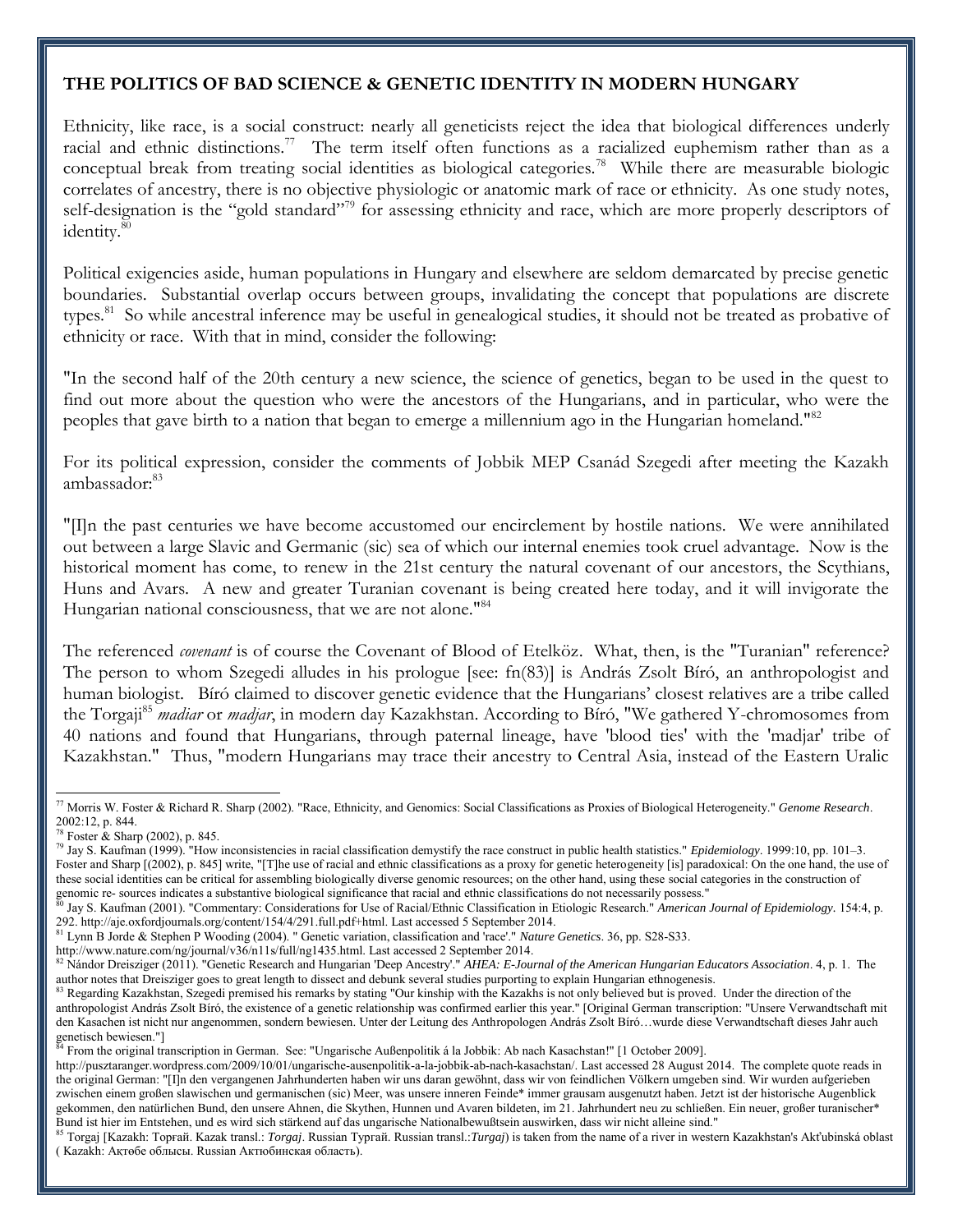region as previously thought."<sup>86</sup>

One implication of Bíró's assertion is of course that *Magyar*-ness does not relate to where one was born, or to whether one speaks the language or adheres to a given set of beliefs. <sup>87</sup> Rather, it is that Hungarians are fundamentally different from surrounding peoples, and one's *Magyar*-ness can be objectively determined through genetic testing.<sup>88</sup> This is a highly challengeable assertion: the weight of the evidence is that "the original Magyar genetic contributions have become very diluted over the centuries due in large part to intermarriage with European tribes. This means that the modern Hungarian people are only somewhat descended from the ancient Magyars whose language they speak." Another critique of Bíró's study goes further:

"The y-DNA tests done on Madijar men indicate that they are so distant genetically from Hungarians that any relationship between the two peoples is inconceivable. Crudely put, the argument used by Biro and company sounds like this: the Madijars are genetically extremely distant from all other populations, and they are very distant from Hungarians: therefore they must be the closest relatives of Hungarians."<sup>89</sup>

While there are "some Hungarian villages where the inhabitants possess small frequencies of Y-DNA haplogroups from Central Asia and Northern Asia," Hungarians' ancestral components (calculated that in terms of regional origins) are predominantly  $(83.1\%)$  Atlantic-European.<sup>90</sup>

Dreisziger asks rhetorically: "how did the Hungarian nation get stuck with the argument that all the Magyars' ancestors arrived in the Carpathian Basin at one time, at the end of the 9th century?" It is, he writes, a myth "propagated by members of the Arpadian ruling house of Hungary who ruled the country for four centuries and, in fact, Hungary's elite subscribed to this myth throughout a millennium of history." It was a counterideology against both Western-oriented depictions of Hungarian historiography generally, and the ascendant Pan-Germanism and Pan-Slavism of the period specifically.<sup>91</sup>

"Old myths rarely die, or die very slowly,"<sup>92</sup> Dreisziger concludes, and nowhere more so than Hungary's Jobbik. It advocates the mythical idea of *Turánizmus* ("Turanism"<sup>93</sup>), a movement that reached prominence as a political movement in the post-Trianon Hungary of the 1920s and 1930s promising to return Hungary to its supposed Eastern roots.<sup>94</sup> Associated with a virulently anti-Semitic<sup>95</sup> nationalism, Turanism provided the foundation for the

 $92$  Dreisziger (2011), p. 7.

<sup>86</sup> A. Z. Bíró, A. Zalán, A. Völgyi, and H. Pamjav (200). "A Y-chromosomal comparison of the Madjars (Kazakhstan) and the Magyars (Hungary)." *American Journal of Physical Anthropology.* 139:3 (July 2009), pp. 305-310. Bíró 's findings are at odds with, for example, more credible findings such as those published a year earlier by Csányi, et al., which indicates "modern Hungarian and Szekler [author's note: a Hungarian subgroup found in concentrations in modern Romania's Transylvania region] populations are genetically closely related, and similar to populations from Central Europe and the Balkans."

 $87$  In November 2012, Jobbik MP Márton Gyöngyösi "stated that he knew the approximate number of Israeli Jews living in Hungary, and he said that it was time to assess how many of them are in the Hungarian National Assembly and in the government, posing a national security risk to Hungary." See: "Jobbik: No Israelis in the Hungarian Parliament!" *jobbik.com* [29 November 2012]. http://www.jobbik.com/jobbik\_no\_israelis\_hungarian\_parliament. Last accessed 1 September 2014. 88 In June 2012, a genetic testing company based at Budapest's Eötvös Loránd University, Nagy Gén Diagnostic and Research, was sharply criticized for providing a certificate to an unnamed Jobbik MP that he was "free of Jewish and Roma" genes. See: Alison Abbot (2012). "Genome test slammed for assessing 'racial purity:' Hungarian far-right politician certified as 'free of Jewish and Roma' genes." *Nature* [online edition, June 12 2012]. http://www.nature.com/news/genome-test-slammedfor-assessing-racial-purity-1.10809. Last accessed 1 September 2014.

<sup>&</sup>lt;sup>89</sup> Dreisziger (2011), p. 3. He offers an extended debunking of Bíró's study: "[I]n the 1960s a physical anthropologist by the name of T. Tóth, on a visit to the Soviet Union, 'discovered' a clan in Kazakhstan called the Madijars and concluded that these people were Magyars. Decades later another Hungarian traveller, M. Benkő, visited the region and again declared this clan a relative of the Hungarian nation. Following this, Bíró and his team went to visit the Madijars and were greeted enthusiastically as long-lost relatives. Bálint points out that Bíró and his associates referred to this clan not by their real name, Madijars, but by a name they gave them: *Madjars*. Bíró and the members of his team managed to obtain y-DNA samples from a group of Madijar men and eventually compared the results with the y-DNA of another rather small group of Hungarian men. To make a long story short, Bíró and his associates came up with the conclusion that genetic evidence also supported their conclusion about the relatedness of Madijars and Magyars."

<sup>90</sup> "Hungarian Genetics: Abstracts and Summaries." The American Center of Khazar Studies. http://www.khazaria.com/genetics/hungarians.html. Last accessed 2 September 2014.

<sup>91</sup> Emel Akçah & Umut Korkut (2012). "Geographical. Metanarratives in East-Central Europe: Neo-Turanism in Hungary." *Eurasian Geography and Economics*. 53:5, p. 602.

<sup>93 &</sup>quot;Although not precisely defined, Turán is the Persian name given for Central Asia, the land of the Tûr. It is also an imaginary region, and thus a political term, developed by nationalist Turkish and Hungarian circles at the beginning of the 20th century." Jobbik formally embraced Turanism in December 2010. See: Akçah & Korkut (2012), fn(9) on p. 600.

<sup>&</sup>lt;sup>94</sup> An excellent study of the development of Turanism is Michael Knueppel (2006). "Zur Ungarischen Rezeption der sumerisch-turanischen Hypothese in der zweiten Haelfte des 20. Jahrhunderts." *Zeitschrift fuer Balkanologie*. http://www.zeitschrift-fuer-balkanologie.de/index.php/ zfb/article/view/76. Last accessed 5 September 2014.

<sup>95</sup> Despite the fact that Turanism was introduced to the Hungarian public by a Jewish orientalist, Ármin Vámbéry, through the journal *Turan*.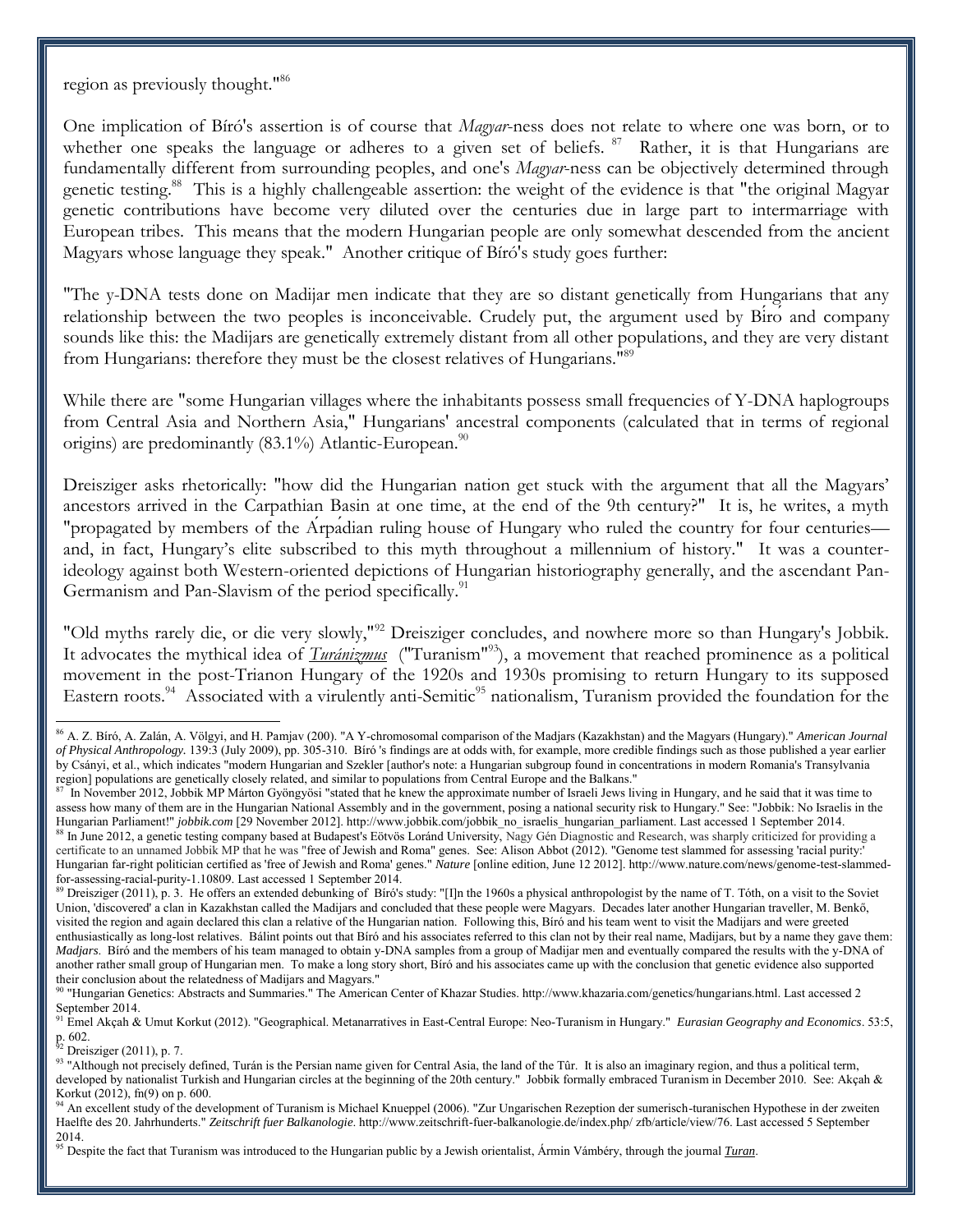pursuit of political and economic benefits beyond the Hungarian borders, not unlike German conceptions of *Lebensraum*.

"To have a national identity is to possess ways of talking about nationhood," wrote Michael Billig.<sup>96</sup> Jobbik's way is version of Turanism that exemplifies "various elements of far-right delusions of grandeur: hostility to Europe, arrogance and self-pity."<sup>97</sup> Neo-Turanism à la Jobbik is perhaps best summarized by the lyrics of the song "I Am a Hungarian" by the "nationalist rock" band, Hungarica:

"I am a Hungarian, proud scion of the Hunnish, Avarian bow-stretching Scythians. I know that when hordes of barbarians were butchering one another on the ruins of Rome and the plague was raging, this was long the kingdom of God. Don't tell me that my past stinks of fish<sup>98</sup> and that I have stolen words from here and there. What matters is the soul. The Middle Ages were dark elsewhere, and it wasn't here that Galilei was sent to the stake."

The reemergence of Turanism is interesting for the fact that "more than a generation grew up without knowing about Turanism in Hungary because it was forbidden in the communist era."<sup>99</sup> Its potency lies in the fact that it is a bottom-up political movement reflecting disillusionment with Hungary's "return to Europe,"<sup>100</sup> a sentiment well summarized by Jobbik deputy parliamentary leader, Márton Gyöngyösi:

"We have always been outsiders in Europe...For us, Turanism is a way to realize that we are not alone. We are in a huge cultural Turan family. We this need to find the deep interconnectedness between our nations and this gives us something like a 'spiritual resurrection'...After 50 years [of suppression], there is now a huge demand in Hungary for [tracing] the roots."<sup>101</sup>

### **EURASIANISM IS NOT FOR RUSSIA ALONE**

"Central Europe is always at risk of being a product of someone else's imagination."<sup>102</sup> -Tony Judt

Prior to Aleksandr Gelyevich Dugin and his *Eurasia* (Russian: *Евразия*) movement gaining attention in the West, Eurasianism enjoyed "a rich ideological heritage unknown to those who cannot read Russian."<sup>103</sup> Its modern iteration has two main conceptual underpinnings: the first, advanced by Prince Nikolai Sergeyevich Trubetskoi in the 1920s is that the ethnic nationalism should be combined with pan-Eurasian nationalism; and the second, advanced by the Russian geographer Petr Savitsky<sup>104</sup> also in the 1920s, is the image of a Eurasia in which ethnic groups through a genetic mutation-like process<sup>105</sup> evolve into a unique geopolitical unit, one he called an "assembly of nationalities and religions."<sup>106</sup> For *Russkiy mir*<sup>107</sup> neo-Eurasianists like Dugin and his fellow

http://budapesttimes.hu/2012/02/05/turanism-the-new-ideology-of-the-far-right/. Last accessed 5 September 2014.

<sup>96</sup> Michael Billig (1995). *Banal Nationalism*. (London: Sage Publishers), p. 8.

<sup>97</sup> risztián Ungváry (2012). "Turanism: the 'new' ideology of the far right." *The Budapest Times* [online edition, 5 February 2012].

<sup>&</sup>lt;sup>98</sup> A tenet of Turanism is the refusal to accept the Finno-Ugris origin of the Hungarian language, described colloquially as a "kinship smelling of fish."

<sup>99</sup> Akçah & Korkut (2012), p. 609. <sup>100</sup> For example, "two out of three Hungarians—in contrast to citizens of the other three Visegrad countries—take the view that there are more disadvantages to life today than there were under the dictatorial regime before 1989. In contrast, seven out of ten Czechs, six out of ten Poles, and 53 per cent of Slovaks think that there are more advantages to life under democratic rule in 2009." See: http://www.visegradgroup.eu/about/press-room/return-to-europe. Last accessed 5 September 2014.

Quoted in Akçah & Korkut (2012), p. 609.

<sup>102</sup> Tony Judt (1990) "The rediscovery of Central Europe." *Daedalus: Journal of the American Academy of Arts and Sciences*. 119: 1, pp. 23-54. The quoted text appears on p. 48.

<sup>103</sup> Fr. Matthew Raphael Johnson, Ph.D. (2014). "Russian Nationalism and Euranism." *Geopolitika* [English language online edition, 25 June 2014]. http://www.geopolitica.ru/en/article/russian-nationalism-and-eurasianism#.VAikl0u4n8s. Last accessed 4 September 2014.

<sup>&</sup>lt;sup>104</sup> In George Vladimirovich Vernadsky (1927). *Outline of Russian History. Part One*. (Prague: Evraziiskoe Knigoizdatelstvo), pp. 234-260. Vernadsky, for example, self-identified with a dual Russian-Ukraininan identity, and found the notion of Ukrainian separatism counterproductive [Igor Toborov (2008). "Rethinking the Nation: Imperial Collapse, Eurasianism, and George Vernadsky's Historical Scholarship." *Kennan Institute Occasional Papers*. (Washington, D.C.: Woodrow Wilson International Center for Scholars), pp. 5-6.]

<sup>105</sup> Savitsky's actual term was генетическая мутация (Russian transl.: *geneticheskaya mutatsiya*).

<sup>&</sup>lt;sup>106</sup> The author credits the summarization of Savitsky's writing in Milan Hauner (1989). *What Is Asia To Us? Russia's Asian Heartland Yesterday and Today*. (New York: Routledge).

<sup>&</sup>lt;sup>107</sup> In English, "Russian world" [Russian: русский мир]. The Russian World Foundation website is http://www.russkiymir.ru.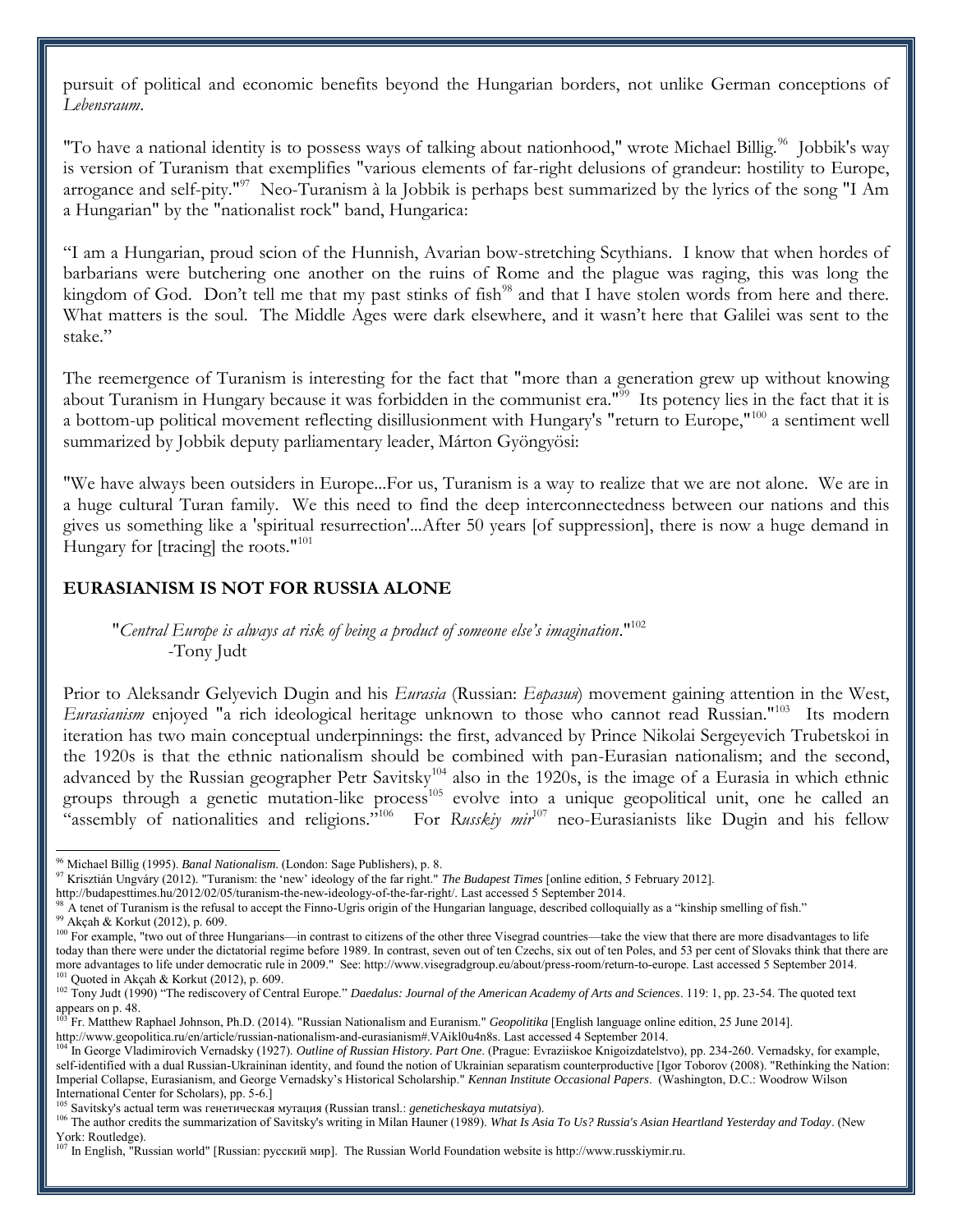*Georgievskaya*<sup>108</sup> ideologues, "the 'other' is the 'West'."<sup>109</sup>

Notions of Eurasian geographical integration are not novel: in 1904, British geographer Halford Mackinder described the potential geographical power of controlling the Eurasia, a territory he called the *Pivot Area*<sup>110</sup> (and later renamed the *Heartland*<sup>111</sup>). Some years later Mackinder summarized of his pivot theory with this *senryū*:

"Who rules East Europe<sup>112</sup> commands the Heartland. Who rules the Heartland commands the World-Island. Who rules the World-Island controls the world."<sup>113</sup>

Mackinder stipulated that the Eurasian Heartland started on the eastern frontier of Germany, from which an invader could establish a foothold to enter the Eurasian interior.<sup>114</sup> This led Mackinder after World War I to advocate a Central European buffer zone comprised of Poland, Czechoslovakia and Hungary,<sup>115</sup> a construct reflected in today's Visegrád Group.<sup>116</sup>

There have been many variations on Mackinder's idea— Yves Lacoste's troisieme ensemble geopolitique; Walther Penck's *Zwischeneurop*a; Michel Korinman's *l'europe mediane*— all describing a buffer region between the Baltic and the Black Seas. Common to them is the idea of a tripartite Europe that includes Russia. Three spatial elements reemerged from the Soviet Union's disintegration— Central Europe, Central Caucasus, and Central Asia—along with the Russian Federation as a fourth. Thus for Central Europe and Russia, Ukraine became an immediate focus of the geopolitical debate: as Zbigniew Brzezinski concluded, "Ukraine's loss of independence would have immediate consequences for Central Europe, transforming Poland into the geopolitical pivot on the eastern frontier of a united Europe."<sup>117</sup>

Marlene Laruelle divides neo-Eurasianism into three main trends. The first trend is associated with Dugin and his *Georgievskaya* and advocates the greatest expansionism. The second places greater emphasis on culture and folklore, and a Slavic-Turkic alliance; and the third defends Eurasianism as a special form of statehood that excludes the cult of nation and promotes diversity.<sup>118</sup>

The Eurasianist journal *Geopolitika* concludes an interview with Jobbik's Gábor Vona, "If one looks into the Hungarian identity, one finds there the Eurasian roots of the nation."<sup>119</sup> Vona himself writes elsewhere that while

 $\overline{\phantom{a}}$ 

http://intersci.ss.uci.edu/wiki/eBooks/Articles/1904%20HEARTLAND%20THEORY%20HALFORD%20MACKINDER.pdf. Last accessed 4 September 2014.

http://www.theguardian.com/commentisfree/2009/sep/24/obama-missile-europe-foreign-policy. Last accessed 4 September 2014.

 $108$  In English, "St. George" [Russian: Георгиевская].

<sup>109</sup> Johnson (2014). *Op cit.*

<sup>110</sup> Sir Halford J. Mackinder (1 04). "The Geographical Pivot of History." *Geographical Journal*, XXIII:4 (April 1904), pp. 421-444.

<sup>111</sup> Sir Halford J. Mackinder (1919; 1942). *Democratic Ideals and Reality*. (Washington, D.C.: National Defense University Press).

<sup>&</sup>lt;sup>112</sup> Mackinder included here the Baltic states, Poland Czechoslovakia, Austria, Hungary, and Yugoslavia.

<sup>113</sup> Mackinder (1919; 1942), p. 106

<sup>114</sup> Mahdi Darius Nazemroaya (2007). "The 'Great Game': Eurasia and the History of War." *Global Research* [online edition, 3 December 2007).

http://www.globalresearch.ca/the-great-game-eurasia-and-the-history-of-war/7064?print=1. Last accessed 4 September 2014. Mackinder's thinking is reflected clearly in post-war containment theory. As Tristan Hunt writes, "When the architect of American postwar anti-Soviet strategy, diplomat George Kennan, argued that 'our problem is to prevent the gathering together of the military-industrial potential of the entire Eurasian landmass under a single power threatening the interests of the insular and mainland portions of the globe,' it was pure Mackinder." See: "A very foreign policy." *The Guardian* [online edition, 24 September 2009].

<sup>115</sup> At the time, the time the buffer was intended to prevent another German *Drang nach Osten* ("drive to the East") or *Ostbewegung* ("eastward movement") toward Russia. See: http://www.visegradgroup.eu/news/putin-medvedev-send. Last accessed 4 September 2014. The late Hungarian historian Jenő Szűcs called this region "Central-Eastern Europe." See: Szűcs (1983). The three historical regions of Europe: an outline. Budapest: Hungarian Academy of Sciences.

<sup>&</sup>lt;sup>116</sup> As an interesting side note, Russian President Putin's 2013 birthday greeting to Orbán highlighted the latter's "immense contribution to strengthening friendly relations between Hungary and Russia...The Russian leader said he trusted that successful cooperation and a constructive dialogue with the Hungarian premier would endure."

<sup>117</sup> Zbigniew Brzezinski (1997). *The Grand Chessboard: American Primacy and its Geostrategic Imperatives*. (New York: Basic Books), p. 46. The extended passage reads: "Ukraine, a new and important space on the Eurasian chessboard, is a geopolitical pivot because its very existence as an independent country helps to transform Russia. Without Ukraine, Russia ceases to be a Eurasian empire...However, if Moscow regains control over Ukraine, with its 52 million people and major resources as well as its access to the Black Sea, Russia automatically again regains the wherewithal to become a powerful imperial state, spanning Europe and Asia. Ukraine's loss of independence would have immediate consequences for Central Europe, transforming Poland into the geopolitical pivot on the eastern frontier of a united Europe."

<sup>&</sup>lt;sup>118</sup> Marlène Laruelle (2000). "Pereosmyslenie imperii v postsovetskom prostranstve: novaia evraziyskaia ideologiia." *Vestnik Evrasii*. 8:1, pp. 5-18. Republished in: Laruelle (2009). *Forum noveyshey vostochnoyevropeyskoy istorii i kul'tury.* 1 (2009), pp. 78-92. http://www1.ku-

eichstaett.de/ZIMOS/forum/docs/forumruss11/4Laruelle.pdf. Last accessed 4 September 2014. Cited in Eldar Ismailov & Vladimer Papava (2010). "Eurasianism and the Concept of Central Caucaso-Asia." *Rethinking Central Eurasia*. (Washington, D.C.: The Central Asia-Caucasus Institute), p. 30.

<sup>&</sup>lt;sup>119</sup> The quoted text reads in the original Russian: Если мы посмотрим внутрь венгерской идентичности, мы там обнаружим евразийские корни. See: "Габор Вона: евроатлантизм должен быть заменен на евразийство." *Геополитика* [online edition, 29 April 2013]. http://www.geopolitica.ru/article/gabor-vona-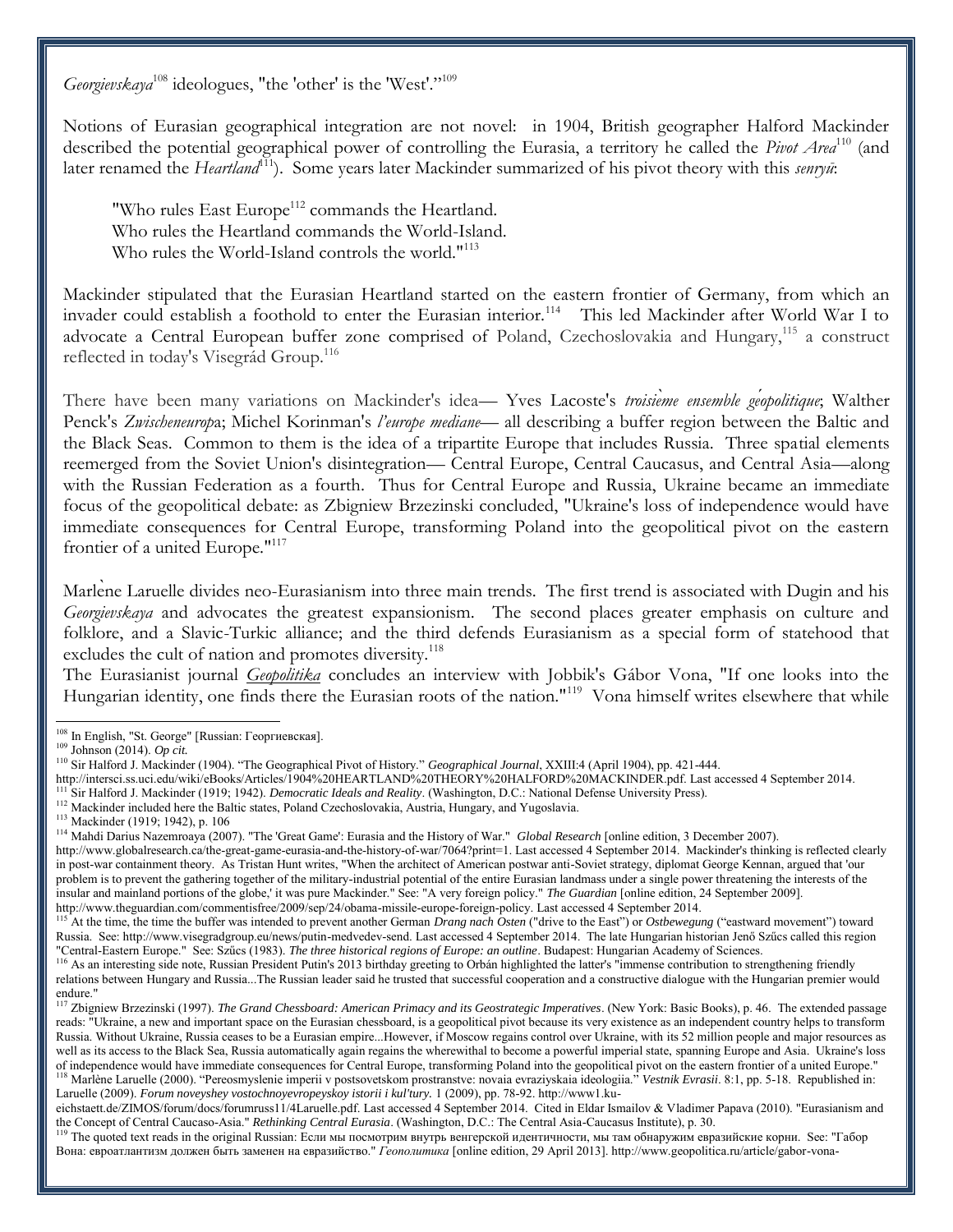"Eurasianism was born as a uniquely Russian concept, it is not for Russia alone." Without explaining why, he continues, "The reality is that the establishment of a truly supranational traditionalist framework can only come from the East."<sup>120</sup> Vona's language reflects a strong belief that Hungary, to borrow a phrase from Ukrainian political and cultural analyst Mykola Riabchuk, "is a natural part of some primordial Russian-Eurasian space."<sup>121</sup> He offered the following in a November 2013 lecture in Istanbul:

"[W]e need to be able to integrate the essence of the European as well as the Asian mentality. The practical European and the profound Eastern approach need to shape us together. I can see three nations, countries that may be able to do so. The two great powers of Eurasia, Russia and Turkey, and my own homeland, Hungary. These three nations are European and Asian at the same time, due to their history, fate and disposition. These nations are destined to present the Eurasian alternative."<sup>122</sup>

Riabchuk wrote that "external actors often play an important role" in socially and historically constructed identities, a thought the late historian Tony Judt applied to Central Europe:

"There is a Central European fantasy of a never-ending Europe of tolerance, freedom, and cultural pluralism. It is held to be all the more firmly implanted in the consciousness of Czechs and Hungarians, for example, for want of the reality. But whereas for Central Europeans this fantasy has served perhaps as a necessary myth, it is odd to see it reflected in Western fantasies about Central Europe, the geographic expression.<sup>123</sup>

Vladimir Putin proposed one basis for Vona's sought *integration*— the Eurasian Union:

"[N]one of this entails any kind of revival of the Soviet Union. It would be naïve to try to revive or emulate something that has been consigned to history. But these times call for close integration based on new values and a new political and economic foundation. We suggest a powerful supranational association capable of becoming one of the poles in the modern world and serving as an efficient bridge between Europe and the dynamic Asia-Pacific region."<sup>124</sup>

Russian historian and political analyst Vladimir Ryzhkov concludes, "Russia no longer considers itself part of European, and especially, Euro-Atlantic civilization.<sup>125</sup> That being said, the status of Ukraine is central to Russia's ability to execute the Doctrine: as Janusz Bugajski aptly summarized, "with control over Ukraine, Moscow could project its influence into Central Europe; without Ukraine, the planned Eurasian bloc would become a largely Asian construct."<sup>126</sup>

The hegemonic goal, as Mr. Putin wrote, is to "defin[e] the rules of the game and determine the contours of the future." Here, it important to distinguish Russian national interests from Russia's state ambitions. While the NATO accession of Russia's neighboring states does not challenge Russian national security per se, it does challenge Russia's ability to control their security and foreign policy orientation.

evroatlantizm-dolzhen-byt-zamenen-na-evraziystvo#.UZtcIKA4iN. Last accessed 4 September 2014.

<sup>&</sup>lt;sup>120</sup> Gábor Vona (2014). "Some Thoughts on the Creation of Intellectual Eurasianism." *Journal of Eurasian Affairs*. 2:1. http://www.eurasianaffairs.net/some-thoughtson-the-creation-of-intellectual-eurasianism/. Last accessed 4 September 2014.

<sup>121</sup> Mykola Riabchuk (2011). " Western 'Eurasianism' and the 'New Eastern Europe': Discourse of Exclusion." http://www.postcolonial-europe.eu/en/essays/116 western-eurasianism-and-the-new-eastern-europe-discourse-of-exclusion.html. Last accessed 4 September 2014.

<sup>&</sup>lt;sup>122</sup> "Vona Gábor: az eurázsiai jövő alapja a tradíció." Alfahir.com [online edition, 31 October 2013]. http://alfahir.hu/vona\_gabor\_az\_eurazsiai\_jovo\_alapja\_a\_tradicio. Last accessed 30 August 2013. The paragraph reads in the original Hungarian: "Ahhoz, hogy egy ilyen értékrendet és stratégiát fel tudjunk építeni, ahhoz az kell, hogy egyszerre tudjuk hordozni mind az európai, mind az ázsiai szemlélet lényegét. Az európai gyakorlatiasság és a keleti elmélyültség együtt kell, hogy munkáljon bennünk. Három olyan népet, országot látok, amely erre alkalmas lehet. A két eurázsiai nagyhatalmat, Oroszországot és Törökországot, valamint a saját hazámat, Magyarországot. Ez az a három nép, amely történelme, sorsa és adottságai alapján egyszerre európai is és ázsiai is. Az eurázsiai alternatívát ezért ezeknek a népeknek

kell megfogalmaznia."

<sup>&</sup>lt;sup>123</sup> Tony Judt (1990) "The rediscovery of Central Europe." *Daedalus: Journal of the American Academy of Arts and Sciences*. 119: 1, pp. 23-54. The quoted text appears on p. 48.

<sup>124</sup> Prime Minister Vladimir Putin (2011). "A new integration project for Eurasia: The future in the making." *Izvestia* [online edition, 3 October 2011].

http://www.russianmission.eu/en/news/article-prime-minister-vladimir-putin-new-integration-project-eurasia-future-making-izvestia-3-. Last accessed 6 September 2014.

<sup>1&</sup>lt;sup>25</sup> Vladimir Ryzhkov (2014). "Бои без правил, или Новая доктрина Кремля" ("Fighting without rules: the new Kremlin doctrine."). *Эхо Москвы* [online edition, 2 April 2014]. http://www.echo.msk.ru/blog/rizhkov/1292700-echo/. Last accessed 8 September 2014. The quoted text reads in the original Russian: "Россия не рассматривает больше себя как часть европейской, и, тем более, евроатлантической цивилизации. Россия — демократия, но особого рода." <sup>126</sup> *Ibid.*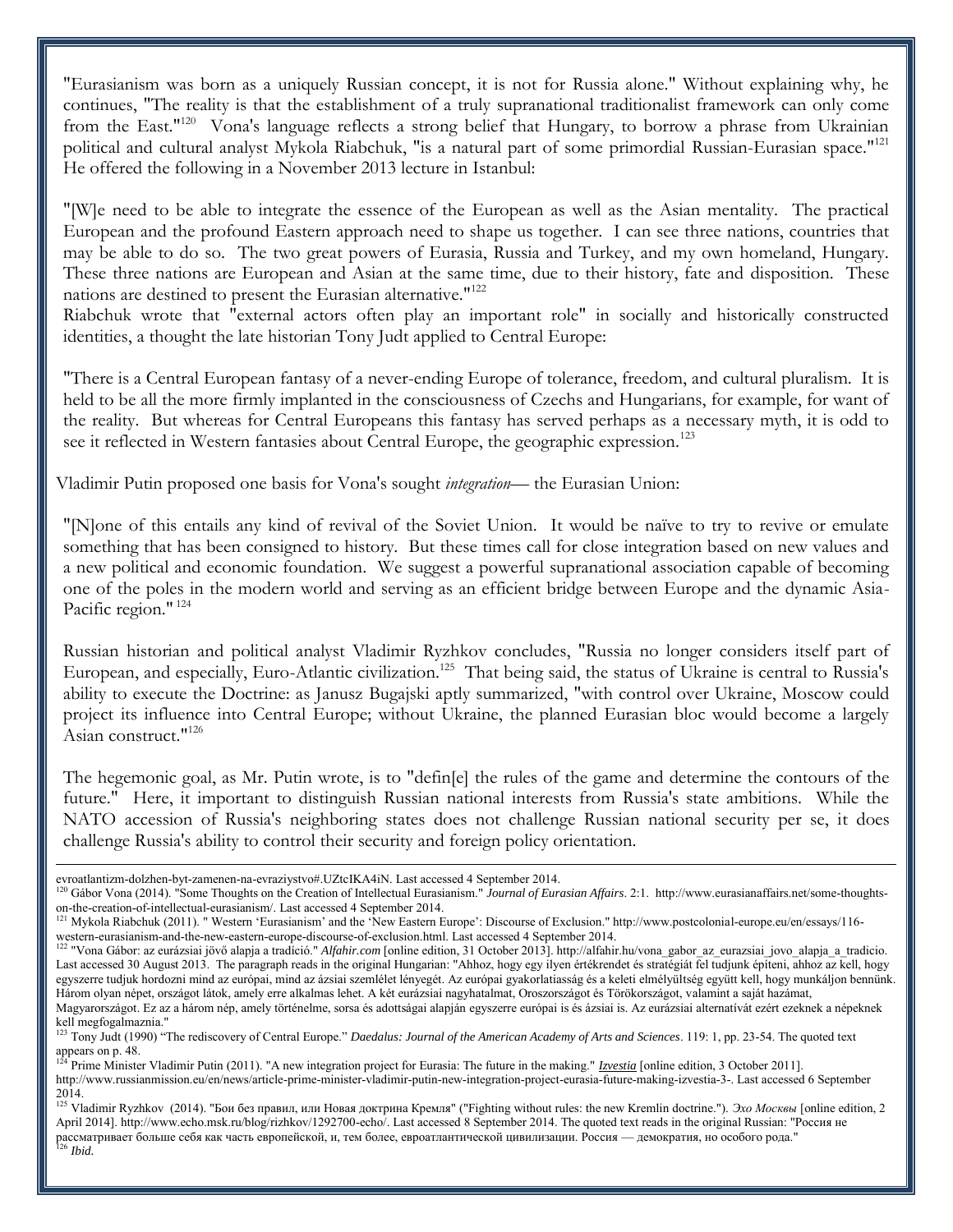Russia's approach in the case of Hungary and other states where this is the case was characterized in one analysis as "Facing East All Across Europe,"<sup>127</sup> involving what Mr. Putin called the "active measures"<sup>128</sup> of his Eurasian Doctrine: political support for "friendly" political parties and organizations, especially in Eastern and Central Europe.

"While its goals are imperial, the Kremlin's strategies are pragmatic and flexible; they have included enticements, threats, incentives and pressures. By claiming it is pursuing "pragmatic" national interests, the Kremlin engages in asymmetrical offensives by interfering in neighbors' affairs, capturing important sectors of local economies, subverting vulnerable political systems, corrupting national leaders, penetrating key security institutions and undermining national unity.<sup>"129</sup>

For Hungary, that means Jobbik. Speaking in Moscow in May 2013 at Dugin's invitation, Vona called the European Union "a treacherous organization" and declared it would be better for Hungary to join the Eurasian Union should occasion arise. In March 2014, Jobbik MEP Béla Kovács accepted the invitation of the Eurasian Observatory for Democracy & Elections<sup>130</sup> to act as a "monitor" during the Match 2014 referendum in the Autonomous Republic of Crimea. And in June 2014, Vona and Kovács held talks in Moscow with Alexei Zhuravley, Russian State Duma deputy and chairman of *Rodina* (Motherland)<sup>131</sup> on the matter of "support for Hungarian-Ruthenian autonomy in Transcarpathia.<sup>"132</sup>

Next month, Jobbik will attend the "Russian National Forum" in St. Petersburg organized by the Intelligent Design Bureau.<sup>133</sup> The Forum's declared mission is "to establish a movement that unites nationally-oriented forces in Europe, and to establish a permanent platform for discussion and decision-making on issues regarding the interaction of national conservative forces."<sup>134</sup> Its objective is "The formation of a new united national doctrine for Russia and Europe,"<sup>135</sup> and a main topic of the Forum will be "cultural unity as the fundamental factor in the formation of national space."<sup>136</sup>

# **THE RISKS AHEAD**

 $\overline{a}$ 

## "*Hungary is the westernmost Turanic country, a link between East and West*."<sup>137</sup> -Gábor Vona

Viktor Orbán is undoubtedly a skilled politician and has been adept at playing a weak hand.<sup>138</sup> As Peter Kreko

<sup>128</sup> Russian: активные мероприятия. Russian transl.: *aktivnyye meropriyatiya.*

http://www.hungarianreview.com/article/20140514\_confronting\_the\_putin\_doctrine. Last accessed 5 September 2014.

összekötő kapocs Kelet és Nyugat között." See: " A törökök támogatják a székelyek szabadságharcát." Alfahir.hu [online edition, 1 November 2013]. http://alfahir.hu/a\_torokok\_tamogatjak\_a\_szekelyek\_szabadsagharcat. Last accessed 29 August 2014.

<sup>&</sup>lt;sup>127</sup> Political Capital Institute (2014). *The Russian Connection: An analysis by the Political Capital Institute* (14 March 2014). (Budapest: Political Capital Policy Research and Consulting Institute), p. 4. http://www.riskandforecast.com/useruploads/files/pc\_flash\_report\_russian\_connection.pdf. Last accessed 5 September 2014.

<sup>129</sup> Janusz Bugajski (2014). "Confronting the Putin Doctrine." *Hungarian Review* [online edition, 14 May 2014].

The EODE is a Brussels-based non-governmental organization operated by two Belgian neo-fascists with an office in Moscow. EODE claims that it "practices a 'non-aligned monitoring'" and is "specialized the 'self-declared republics' (Abkhazia, Transdnistria, Nagorno-Karabakh), where it conducted missions and audit, among others for the 2006 referendum in Transdnistria." [sic] See: https://web.archive.org/web/20140322080214/http://www.eode.org/eode-press-office-sabotage-andrestrictions-the-referendum-on-self-determination-of-the-republic-of-crimea-upsets/. Last accessed 8 September 2014.

<sup>&</sup>lt;sup>131</sup> Formally, "Motherland- the People's Patriotic Union" (Russian: Родина-Народно-Патриотический Союз. Russian transl.: *Rodina-Narodno-Patrioticheskiy Soyuz*) *a/k/a* Rodina.

<sup>&</sup>lt;sup>132</sup> "Jobbik vies for Russia's support for autonomy in Eastern Ukraine." Politics.hu [online edition, 19 June 2014]. http://www.politics.hu/20140619/jobbik-vies-forrussias-support-for-autonomy-in-east-ukraine/. Last accessed 8 September 2014.

<sup>&</sup>lt;sup>133</sup> The Intelligent Design Bureau is headed by Andrey Petrov, who leads the St. Petersburg branch of the Motherland-National Patriotic Union  $a/a$  Rodina (Russian: РОДИНА), which is led by Russian Deputy Prime Minister Dmitry Rogozin.

<sup>&</sup>lt;sup>134</sup> See: http://realpatriot.ru/русскии-национальныи-форум/. Last accessed 8 Septyember 2014. The quoted text reads in the original Russian: "Миссия: Учреждение движения по объединению национально ориентированных сил Европы и создание постоянно действующей площадки по обсуждению и выработке решений по вопросам взаимодействия национально-консервативных сил."

<sup>&</sup>lt;sup>135</sup> *Ibid.* The quoted text reads in the original Russian: "Формирование новой объединённой национальной доктрины России и Европы."

<sup>&</sup>lt;sup>136</sup> Ibid. The quoted text reads in the original Russian: "Культурное единство как основополагающий фактор формирования национального пространства.." <sup>137</sup> The quoted text is taken from a longer statement by Gábor Vona at Istabbul's Marmara University in November 2013. The full text reads in the original Hungarian: "Vona előadásában leszögezte, a turáni összefogás egy olyan lehetőség lehet minden vérrokon nép számára, amellyel hazánk a legnyugatibb turáni ország lehet és

A commentator once quipped, "if the current Hungarian government of Viktor Orbán ever entered an international strudel-making competition, it would surely win gold," an allusion to the Hungarian phrase for "dragging one's feet," *nyújtja mint a rétestésztát*," the literal meaning of which is the time-consuming process of rolling out the dough to make it very long and thin.

See: Kester Eddy (2012). "Hungary-EU/IMF: a right old strudel. *Financial Times* [online edition, 18 June 2012]. http://blogs.ft.com/beyond-brics/2012/06/18/hungaryeuimf-a-right-old-strudel/#axzz1yBb4TswR. Last accessed 1 September 2014.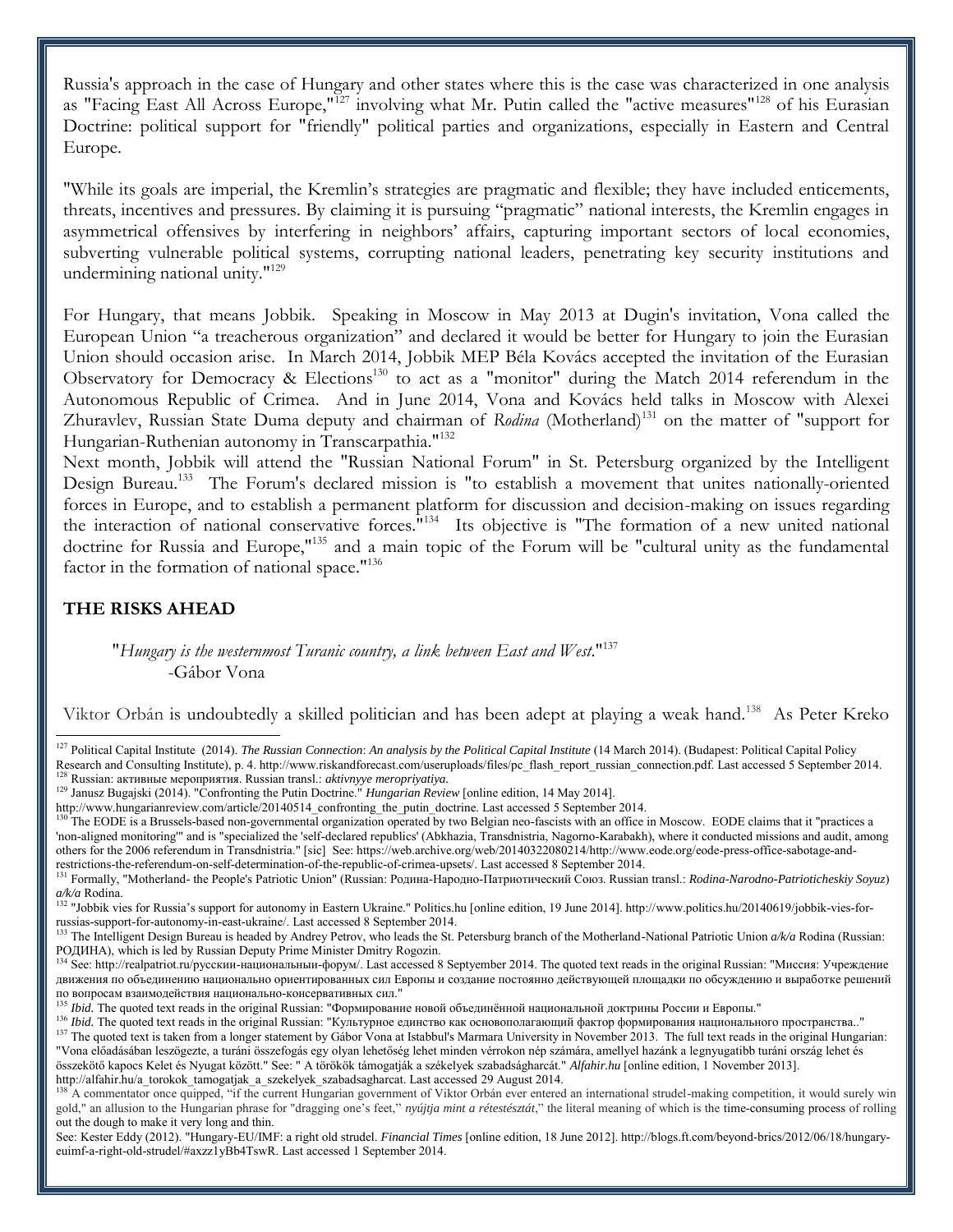wrote recently, Orbán "needs European Union money and does not want to leave the EU. But he also wants to send a message to Europe and to the USA, that if they don't take Hungary seriously, it has another ally: Moscow."<sup>139</sup> Regarding the plight of the *határon túli magyaroknak*— literally, "Hungarians beyond the border" even Jobbik concedes armed conflict is no remedy. However, as Orbán stated somewhat enigmatically in late October, if in today's Europe the key to international relations is acknowledging "there are no boundaries, then the people of Central Europe can no longer be separated from each other." He added, "Western culture seemed to be shrinking" and "it is not at all certain that what was good elsewhere will be good here and now."<sup>140</sup> However, if the recent claim by Hungarian opposition parliamentarian Tímea Szabó is correct— "Hungary will soon be the European Union's poorest country"<sup>141</sup>— then it might be said that Orbán's approach might not be "good here and now" either. So much for his prediction circa 2011 that "In the next 5-10 years the economic growth of Europe will not be dominated by the old, traditional great European economies, but those of the Central European area laying between the Baltic Sea and the Adriatic Sea."<sup>142</sup>

The conflict in Ukraine has greatly complicated the position of Hungary, given its geographic position, its virtual complete dependence upon Russian energy, and its position as a member of both the European Union and NATO. Several days ago, the German newspaper *Die Welt* published a fascinating interview with Hungarian Foreign Minister Tibor Navracsics.<sup>143</sup> After disputing that Hungary was pursuing a "seesaw policy" toward Russia— elaborated as "on the one hand condemning Russian aggression toward Ukraine, and on the other rejecting sanctions against Russia<sup>"144</sup>— Navracsics was asked whether Hungary feared "Russian power and 'European cowardice'? Does Hungary trust the West to protect it against Russia?"<sup>145</sup> While "Hungary had bad experiences from 1945 and 1956 when it came to western solidarity," Navracsics said, "Personally, I still trust that our NATO and EU membership guarantees proper protection."

As a Russian commentator noted, "ethnic identity is not the result of blood and culture, so it can quite quickly, by historical standards, change."<sup>146</sup> Hungary's Jobbik, sometimes called "the Kremlin's Trojan horse in Europe,"<sup>147</sup> seems to agree: the theme of the October 2014 "Identitarian Congress"<sup>148</sup> to be held in Budapest will be "The Future of Europe: Perspectives on Geopolitics, Identity, and Nationalism." As one commentator notes, gatherings such as this "seem to provide the Kremlin with a unique means to exert soft power influence on the European continent."<sup>149</sup>

Hungary seems, for the moment at least, firmly anchored in the European Union and NATO; however, it would be exceedingly foolish to ignore the many forces exerting political and economic pull on the nation. At the same time, Hungary must heed the frustration heard in of other European capitals and especially its neighboring states,

<sup>139</sup> *The Economist* [19 July 2014], *op cit*.

<sup>140</sup> "Orbán: Szabadságharcos nép a magyar." *Magyar Hírlap* [online edition, 19 August 2014].

http://magyarhirlap.hu/cikk/3028/Orban\_Szabadsagharcos\_nep\_a\_magyar. Last accessed 8 September 2014.

<sup>141</sup> "Együtt-PM: Magyarország az EU legszegényebb állama lesz. Orbán Viktor munkaalapú társadalma nem életképes?" *Magyar Hírlap* [online edition, 19 August 2014]. http://magyarhirlap.hu/cikk/3031/EgyuttPM\_Magyarorszag\_az\_EU\_legszegenyebb\_allama\_lesz. Last accessed 8 September 2014. The full quote reads in the original Hungarian: " Az Együtt-PM véleménye szerint Magyarország hamarosan az Európai Uniós legszegényebb állama lesz - közölte az Eurostat adataira hivatkozva a szövetség társelnöke. "

<sup>142</sup> "The Visegrád Four: The NATO's shield against Russia." *Jövőnk.info* [online edition, 31 December 2011]. http://jovonk.info/2011/12/31/visegrad-four-nato-sshield-against-russia. Last accessed 8 September 2014.

<sup>&</sup>lt;sup>143</sup> "Russland wird sich von Europa abwenden." *Die Welt* [online edition, 5 September 2014]. http://www.welt.de/print/die welt/politik/article131924817/Russlandwird-sich-von-Europa-abwenden.html. Last accessed 5 September 2014.

<sup>&</sup>lt;sup>144</sup> The quoted text reads in the original German: "einerseits Russlands Aggression gegen die Ukraine verurteilen, andererseits die Sanktionen gegen Russland ablehnen."

<sup>145</sup> The quoted text reads in the original German: "Hat Ungarn Angst vor Russlands Macht und Europas Feigheit? Vertrauen Sie dem Westen, Ungarn vor Russland zu schützen?"

<sup>146</sup> "Карпатская геополитика Венгрии: распад украинской государственности дает редкий шанс." *ИА REGNUM* [online edition, 21 May 2014].

http://www.regnum.ru/news/polit/1804662.html#ixzz3Cg4X10bn. Last accessed 7 September 2014. The quoted text reads in the original Russian: "Этническая идентичность является результатом не крови, а культуры, поэтому может быть довольно быстро, по историческим меркам, изменена."

<sup>&</sup>lt;sup>147</sup> To be fair, this tag has been applied to others as well: Russia's then Ambassador to NATO, Dmitry Rogozin, in 2008 called Bulgaria "Russia's Trojan horse in the EU."

<sup>&</sup>lt;sup>148</sup> http://www.npiamerica.org/identitarian-congress. The "Identitarian Congress" [sic] was organized by the United States-based conservative and white supremacist National Policy Institute (http://www.npiamerica.org), a self-described "independent think-tank and publishing firm dedicated to the heritage, identity, and future of European people in the United States and around the world."

<sup>149</sup> Richard Arnold (2014). "More European Far Right Conferences in Russia." *Eurasia Daily Monitor* [online edition, 5 September 2014]. . Last accessed 8 September 2014.